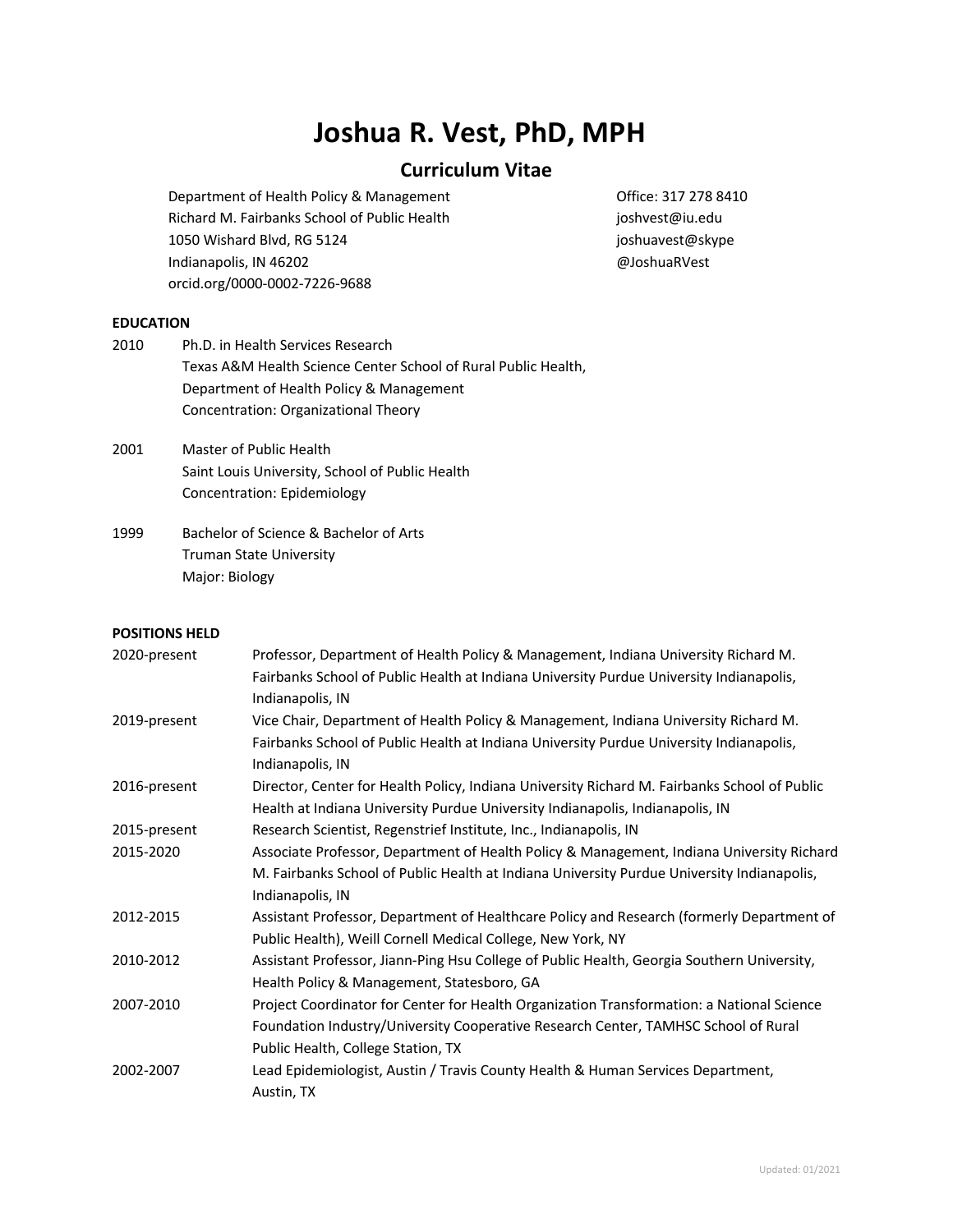2001-2002 Research Specialist IV, Texas Department of State Health Services, Austin, TX

## **AWARDS & HONORS**

- 2019 CAHME/Wharton Research Data Services Best Paper for Empirical Research (Vest JR, Harris LE, Haut DP, Halverson PK, Menachemi N. Health Affairs. 2018)
- 2019 Second place Morris Kahn & Maccabi Hackathon, Israel Better interpretation of individual congestive heart failure risk (Apathy, Roberts, Vest)
- 2019 Third place AHIMA19 Pitch Competition (Kasthurirathne, Vest, Halverson, Menachemi, Grannis)
- 2018 First place the Inaugural Indiana Inject Tech Challenge (Biocrossroads) for new disruptive solutions designed to improve patient outcomes (Vest, Halverson, Menachemi, Grannis, Kasthurirathne)
- 2018 First place AMIA Pitch IT Competition (Vest, Halverson, Menachemi, Grannis, Kasthurirathne)
- 2018 Regenstrief Institute Outstanding Investigator Award Center for Biomedical Informatics
- 2013 The Homer R. Warner Award for best paper describing approaches to improving computerized information acquisition, knowledge data acquisition & management, and experimental results at American Medical Informatics Association Conference
- 2010 Top 10 most accessed article of past year in *Implementation Science*
- 2010 Texas A&M Health Science Center SRPH Award for Excellence in Research
- 2010 *Delta Omega* national public health honor society
- 2008 Healthcare Information & Management Systems Society (HIMSS) PhD Scholarship

## **INVITED PRESENTATIONS & LECTURES**

- 2020 Finger Lakes Data Conference. "Applications of data in health care." Rochester, NY. November 10.
- 2020 Community Health Care Association of New York State. "Leveraging Health Information Exchange." New York, NY. January 29.
- 2019 University of Texas at Austin, Dell Medical School. Health Informatics Grand Rounds. "Informatics @ Regenstrief: Ongoing and emerging innovative solution." Austin, TX. February 22.
- 2018 Indiana University. School of Public and Environmental Affairs Health Policy Workshop. "Pushing and pulling health information." Bloomington, IN. April 13.
- 2017 Ono Academic College. National Health Record System: local and global challenges and opportunities. "Lessons learned from Implementing HIE in the US." Tel Aviv, Israel. September 5.
- 2016 National Institute for Health Research. Collaboration for Leadership in Applied Health Research and Care West CLAHSC & SPHERE, University of Bristol. "My patient is where? Automatically notifying providers of patients' hospitalizations and emergency department visits: fit within the organization and impact." Bristol, United Kingdom. May 25-26.
- 2016 Collegium de Lyon. Organiser & Partager l'information en santé: Le cas des données sur le patient. "Health information exchange: the US perspective." Lyon, France. February 4.
- 2013 Pediatric Grand Rounds Series, Department of Pediatrics at New York Presbyterian-Weill Cornell. "Health information exchange in New York State: using information to change cost and quality". New York, NY. November 12.
- 2013 Lister Hill Health Policy Seminar Series, University of Alabama-Birmingham. "Health information exchange and emergency department admissions: experiences from a NY Regional Health Information Organization evaluation". Birmingham, AL September 11.
- 2013 Rochester Regional Health Information Organization 2013 Annual Meeting. "Evaluation of the Rochester RHIO's Virtual Health Record. Findings from HEAL NY Phase 5". Rochester, NY April 27.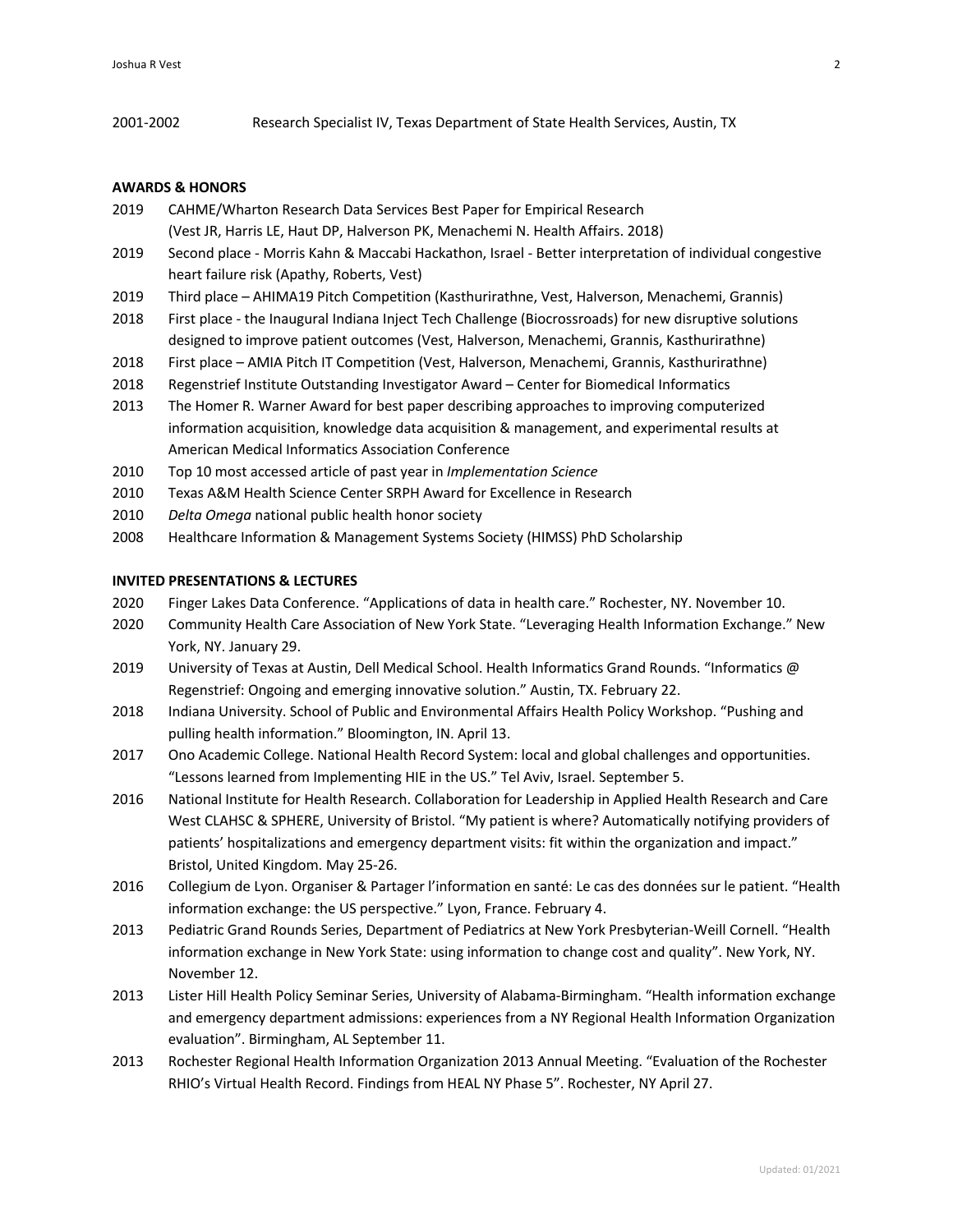### **PEER-REVIEWED PUBLICATIONS**

- 1. Wiley Jr. KJ†, Ellis Hilts K, Ancker JS, Unruh MA, Hye-Young J, **Vest JR**. Organizational characteristics and perceptions of clinical event notification services in health care settings: a study of health information exchange. JAMIA Open. ooaa065; 2020. doi: 10.1093/jamiaopen/ooaa065.
- 2. Apathy NC†, **Vest JR**, Adler-Milstein J, Blackburn, J, Harle, CA. Practice and market factors associated with provider volume of health information exchange. Journal of the American Medical Informatics Association. *In press.*
- 3. Brown-Podgorski B†, Shi Y, **Vest JR**. Patient Need and Provider Referrals to Diabetes Self-Management Education. American Journal of Managed Care. *In Press*.
- 4. Brown-Podgorski B†, de Groot M, Shi Y, **Vest JR.** Mandated Benefits for Diabetes Education and the Availability of Accredited Programs and Certified Diabetes Educators. Population Health Management. *In Press*.
- 5. Ben-Assulli O, Heart T, **Vest JR**, Ramon-Gonen R, Shlomo N, Klempfner R. Profiling Readmissions Using Hidden Markov Model - the Case of Congestive Heart Failure. Information Systems Management. *In press*.
- *6.* **Vest JR**, Blackburn J, Yeager VA. COVID-19: The challenge of translating national and state reopening plans into local reopening policies. Public Health Reports. *In press.* doi:10.1177/0033354920971721. PMID: 33290170.
- 7. Brown-Podgorski B†, Shi Y, Holmes A. **Vest JR**. Patient Need and Provider Referrals to Diabetes Self-Management Education. American Journal of Managed Care. *In press*.
- 8. Bako AT†, Taylor HL†, Wiley Jr. KJ†, Zheng, J, Walter-McCabe HA, Kasthurirathne SN, **Vest JR**. Using natural language processing to classify social work interventions. American Journal of Managed Care. 27(1):e24 e31; 2021. doi: 10.37765/ajmc.2021.88580. PMID: 33471465.
- 9. Rahurkar S, **Vest JR**, Finnell JT, Dixon BE. Trends in User-Initiated Health Information Exchange in the Inpatient, Outpatient and Emergency Setting. J Am Med Inform Assoc. *In press*. doi: 10.1093/jamia/ocaa226. PMID: 33067617.
- 10. Bako AT†, Walter-McCabe H, Kasthurirathne SN, Halverson PK, **Vest JR**. Reasons for social work referrals in an urban safety-net population. Journal of Social Service Research. *In press.* doi: 10.1080/01488376.2020.1817834.
- 11. **Vest JR**, Unruh MA, Ellis Hilts K†, Sanner L, Jones J, Khokhar S, Jung HY. End user information needs for a SMART on FHIR-based automated transfer form to support the care of nursing home patients during emergency department visits. AMIA Annual Proceedings 2020; *In press.*
- 12. Apathy NC†, Harle CA, **Vest JR**, Morea J, Menachemi N. Use of Electronic Health Records on Days Off: Comparing Physicians to Other EHR Users. Journal of General Internal Medicine. *In press.* doi: 10.1007/s11606-020-06078-5. PMID: 32748344.
- 13. **Vest JR**, Freedman S, Unruh MA, Bako AT†, Simon K. Strategic use of health information exchange and market share, payer mix, and operating margins. Health Care Management Review. *In press.* doi: 10.1097/HMR.0000000000000293. PMID: 33298801.
- 14. Unroe KT, Caterino JM, Stump TE, Tu W, Carnahan JL, **Vest JR**, Sachs GA, Hickman SE. Long-stay nursing facility resident transfers: Who gets admitted to the hospital? Journal of the American Geriatrics Association. 68(9):2082-2089; 2020. doi: 10.1111/jgs.16633. PMID: 33460101.
- 15. Kasthurirathne S, Grannis S, Menachemi N, Halverson P, **Vest JR**. Precision health–enabled machine learning to identify need for wraparound social services using patient- and population-level data sets: algorithm development and validation. JMIR Medical Informatics. 8(7):e16129; 2020. doi: 10.2196/16129. PMID: 32479414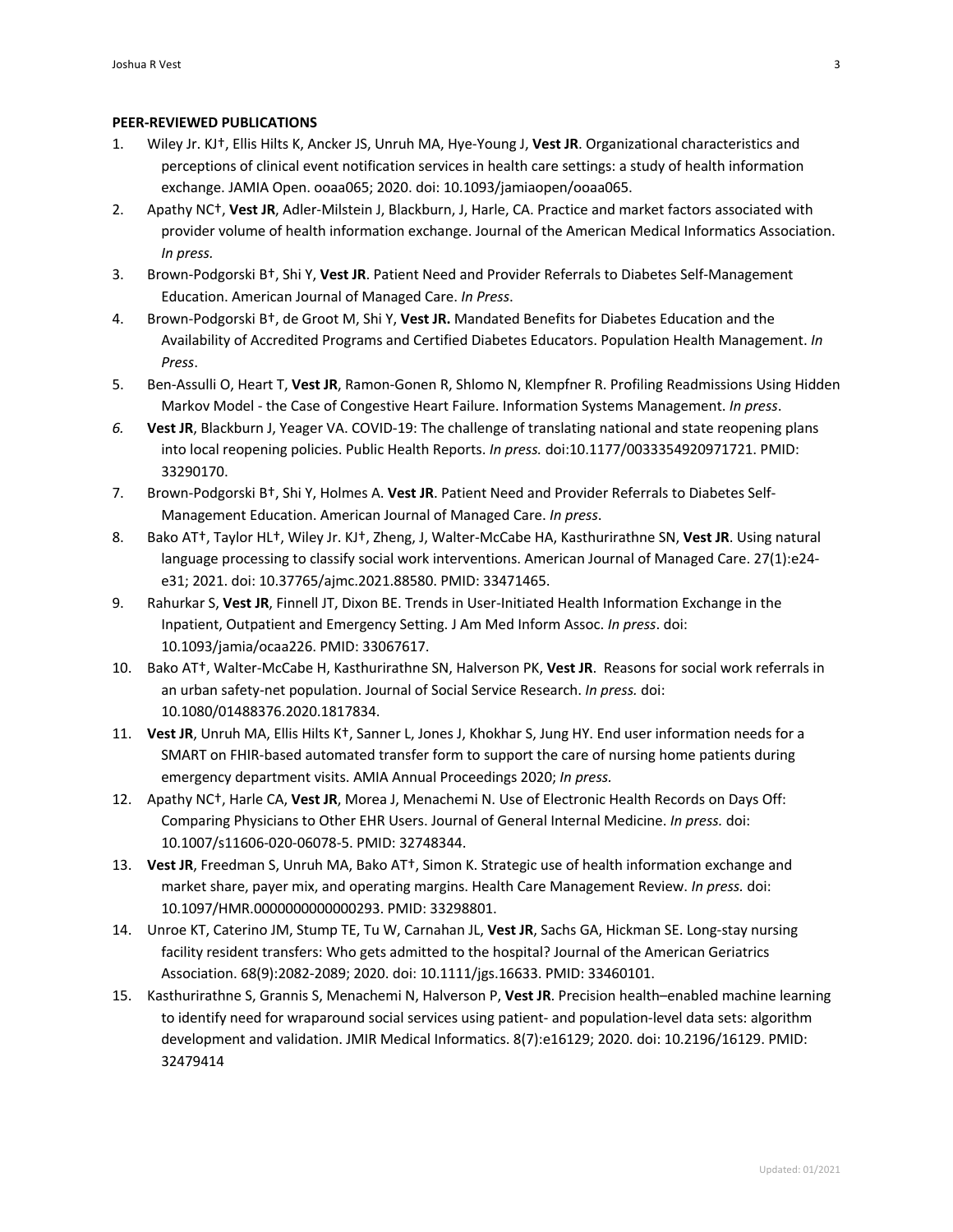- 16. Biviji R,† **Vest JR**, Dixon BE, Cullen T, & Harle, C.A. Content analysis of behavior change techniques in maternal and infant health apps. Translational Behavioral Medicine. ibaa039: 2020. doi.org/10.1093/tbm/ibaa039
- 17. Balio C,† Wiley Jr K,† Greene M, **Vest JR**. Opioid-Related Emergency Department Encounters: Patient, Encounter, and Community Characteristics associated with Repeat Encounters. Annals of Emergency Medicine. 75(5):568-575; 2020. doi: 10.1016/j.annemergmed.2019.12.005. PMID: 31983498.
- 18. Biviji R†, **Vest JR**, Dixon BE, Cullen T, Harle CA. Factors related to user ratings and user downloads of mobile apps for Maternal and Child Health. JMIR mHealth & uHealth. 8(1):e15663; 2020. doi: 10.2196/15663. PMCID: PMC7007596.
- 19. Ben-Assuli O. **Vest JR**. Data mining techniques utilizing latent class models to evaluate emergency department revisits. Journal of Biomedical Informatics. 101:103341; 2020. doi: 10.1016/j.jbi.2019.103341. PMID: 31747623.
- 20. **Vest JR**, Unruh MA, Casalino LP, Shapiro JS. The complementary nature of query-based and directed health information exchange in primary care practice. Journal of the American Medical Informatics Association. 27(1):73-80; 2020. doi: 10.1093/jamia/ocz134. PMID: 31592529.
- 21. Golembiewski E†, Allen KS†, Blackmon AM, Hinrichs RJ, **Vest JR**. Combining social determinants of health and clinical data for research and evaluation: a rapid review. JMIR Public Health and Surveillance. 5(4):e12846; 2019. doi: 10.2196/12846. PMCID: PMC6803891.
- 22. **Vest JR**, Ellis Hilts K†, Ancker JS, Unruh MA, Jung HY. Usage of query-based health information exchange after event notifications. JAMIA Open. ooz026; 2019. doi: 10.1093/jamiaopen/ooaa065. PMCID: PMC6951916.
- 23. **Vest JR**, Ben-Assuli O. Prediction of emergency department revisits using area-level social determinants of health measures and health information exchange information. International Journal of Medical Informatics. 129; 205-210; 2019. doi: 10.1016/j.ijmedinf.2019.06.013. PMID: 31445257.
- 24. **Vest JR**, Unruh MA, Freedman S, Simon K. Health systems' use of enterprise health information exchange vs. single electronic health record vendor environments and unplanned readmissions. Journal of the American Medical Informatics Association. 26(10):990-998; 2019. doi: 10.1093/jamia/ocz116. PMID: 31348514.
- 25. Kasthurirathne S, Biondich P, Grannis S, Purkayastha S, **Vest JR**, Jones J. Development and Validation of Machine-Learning Approaches to Identify Patients in Need of Advanced Care for Depression Using Data Extracted from a Statewide Health Information Exchange. Journal of Medical Internet Research. 21(7): e13809; 2019. doi:10.2196/13809. PMID: 31333196.
- 26. **Vest JR**, Unruh MA, Shapiro JS, Casalino LP. The associations between query-based and directed health information exchange with potentially avoidable use of health care services. Health Services Research. 54(5):981-993; 2019. doi: 10.1111/1475-6773.13169. PMID: 31112303.
- 27. Ancker JS, Mauer E, Kalish RB, **Vest JR**, Gossey JT. Early adopters of patient-generated health data (PGHD) upload in an electronic patient portal. Applied Clinical Informatics. 10(2):254-260; 2019. doi:10.1055/s-0039-1683987. PMCID: PMC6458021.
- 28. Grannis S, Xu H, **Vest JR**, Kasthurirathne S, Bo N, Moscovitch B, Torkzadeh R. Evaluating the effect of data standardization and validation on patient matching accuracy. Journal of the American Medical Association. 26(5):447-456; 2019. doi:10.1093/jamia/ocy191. PMID: 30848796.
- 29. **Vest JR,** Menachemi N, Grannis S, Ferrell J, Kasthurirathne S,† Zhang Y, Tong Y, Halverson P. Impact of risk stratification on referrals and uptake of wraparound services to address social determinants: a stepped wedged trial. American Journal of Preventive Medicine*.* 56(4):e125-e133; 2019. doi: 10.1016/j.amepre.2018.11.009. PMID: 30772150.
- 30. **Vest JR**, Ben-Assuli O. Contribution of different data sources to the prediction of emergency department revisits in a safety-net population. ICIS 2018 Proceedings. San Francisco, CA; 2018.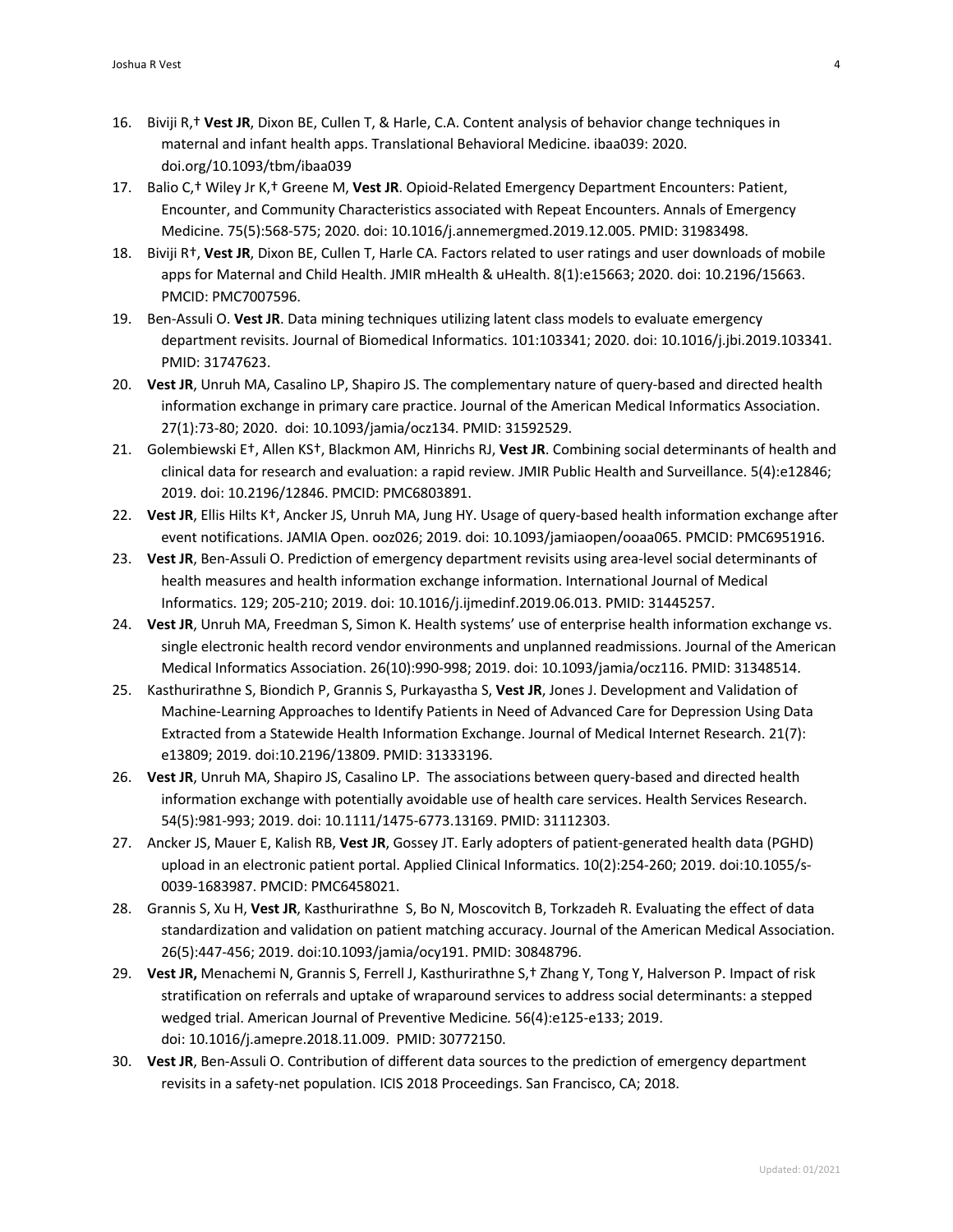- 31. Brown-Podgorski BL,† Ellis Hilts K,† Kash BA, Schmit CD, **Vest JR.** The association between state-level health information exchange laws and hospital participation in community health information organizations. AMIA Annual Symposium Proceedings 2018. 2018:313-320. PMID: 30815070 PMCID: PMC6371387.
- 32. **Vest JR**, Jung HY, Wiley Jr K,† Kooreman H, Petit L, Unruh MA. Adoption of health information technology among U.S. nursing facilities. Journal of the American Medical Directors Association. 20(8):995–1000; 2019. doi: 10.1016/j.jamda.2018.11.002 PMCID: PMC6591108.
- 33. **Vest JR,** Harle CA, Menachemi N. Guidance on academic presentations for doctoral students and junior faculty. Journal of Health Administration Education. 35(4):587-598; 2018.
- 34. Williams KS,† Harle CA, **Vest JR**, Johnston A, Menachemi N. How and why health administration students should learn how to use an EHR. Journal of Health Administration Education. 35(4):575-585; 2018.
- 35. **Vest JR**, Harris LE, Haut DP, Halverson PK, Menachemi N. Indianapolis provider's use of wraparound services associated with reduced hospitalizations and emergency department visits. Health Affairs. 37(10): 1555- 1561; 2018. doi: 10.1377/hlthaff.2018.0075. PMID: 30273041.
- 36. **Vest JR**, Simon K. Hospitals' adoption of intra-system information exchange is negatively associated with inter-system information exchange. Journal of the American Medical Informatics Association. 25(9):1189- 1196; 2018. doi: 10.1093/jamia/ocy058. PMID: 29860502.
- 37. Menachemi N, Rahurkar S, Harle CA, **Vest JR**. The benefits of health information exchange: an updated systematic review. Journal of the American Medical Informatics Association. 25(9):1259-1265; 2018. doi: 10.1093/jamia/ocy035. PMID: 29718258.
- 38. **Vest JR.** Caine V. Harris L. Watson D. Menachemi N. Halverson P. Fostering local health department and health system collaboration through case conferences for at-risk and vulnerable populations. American Journal of Public Health. 108(5): 649-651; 2018. doi: 10.2105/AJPH.2018.304345. PMID: 29565669.
- 39. Unruh MA, Jung HY, Kaushal R, **Vest JR.** Hospital Participation in Meaningful Use and Racial Disparities in Readmissions. American Journal of Managed Care. 24(1):38-42; 2018. PMID:29350507.
- 40. Kasthurirathne SN,† **Vest JR**, Menachemi N, Halverson PK, Grannis SJ. Assessing the Capacity of Social Determinants of Health Data to Augment Predictive Models Identifying Patients in Need of Wraparound Social Services. Journal of the American Medical Informatics Association. 25(1):47-53; 2018. doi: 10.1093.jamia/ocx130. PMID: 29177457.\*
- 41. **Vest JR,** Grannis SJ, Haut DP, Halverson PK, Menachemi N. Using structured and unstructured data to identify patients' need for services that address the social determinants of health. International Journal of Medical Informatics. 107:101-106; 2017. doi: 10.1016/j.ijmedinf.2017.09.008. PMID: 29029685.
- 42. **Vest JR**, Menachemi N. A population ecology perspective on the functioning and future of health information organizations. Health Care Management Review. 44(4):344-355; 2019. doi: 10.1097/HMR.0000000000000185. PMID: 29095369.
- 43. **Vest JR**, Greenberger M, Garnatz A. Diverging views on health information exchange organizations. Learning Health Systems. 1(3): e10031. doi: 10.1002/lrh2.10031.
- 44. Yeager VA, **Vest JR**, Walker D, Diana ML, Menachemi N. Challenges to Conducting Health Information Exchange Research and Evaluation. eGEMs. 5(1): 1-15; 2017. doi: 10.13063/egems.1290. PMID: 29881735.
- 45. Unruh MA, Jung HY, **Vest JR**, Casalino LP, Kaushal R, for the HITEC Investigators. Meaningful Use of Electronic Health Records by Outpatient Physicians and Readmissions of Medicare Fee-for-Service Beneficiaries. Medical Care. 55(5):493-499; 2017. doi: 10.1097/MLR.0000000000000695. PMID: 28079709.
- 46. Jung HY, Unruh MA, **Vest JR**, Casalino LP, Kern LM, Grinspan ZM, Boa Y, Kaushal R for the HITEC Investigators. Physician Participation in Meaningful Use and Quality of Care for Medicare Fee-for-Service Enrollees. Journal of the American Geriatrics Society. 65(3):608-613; 2017. doi: 10.1111/jgs.14704. PMID: 28008597.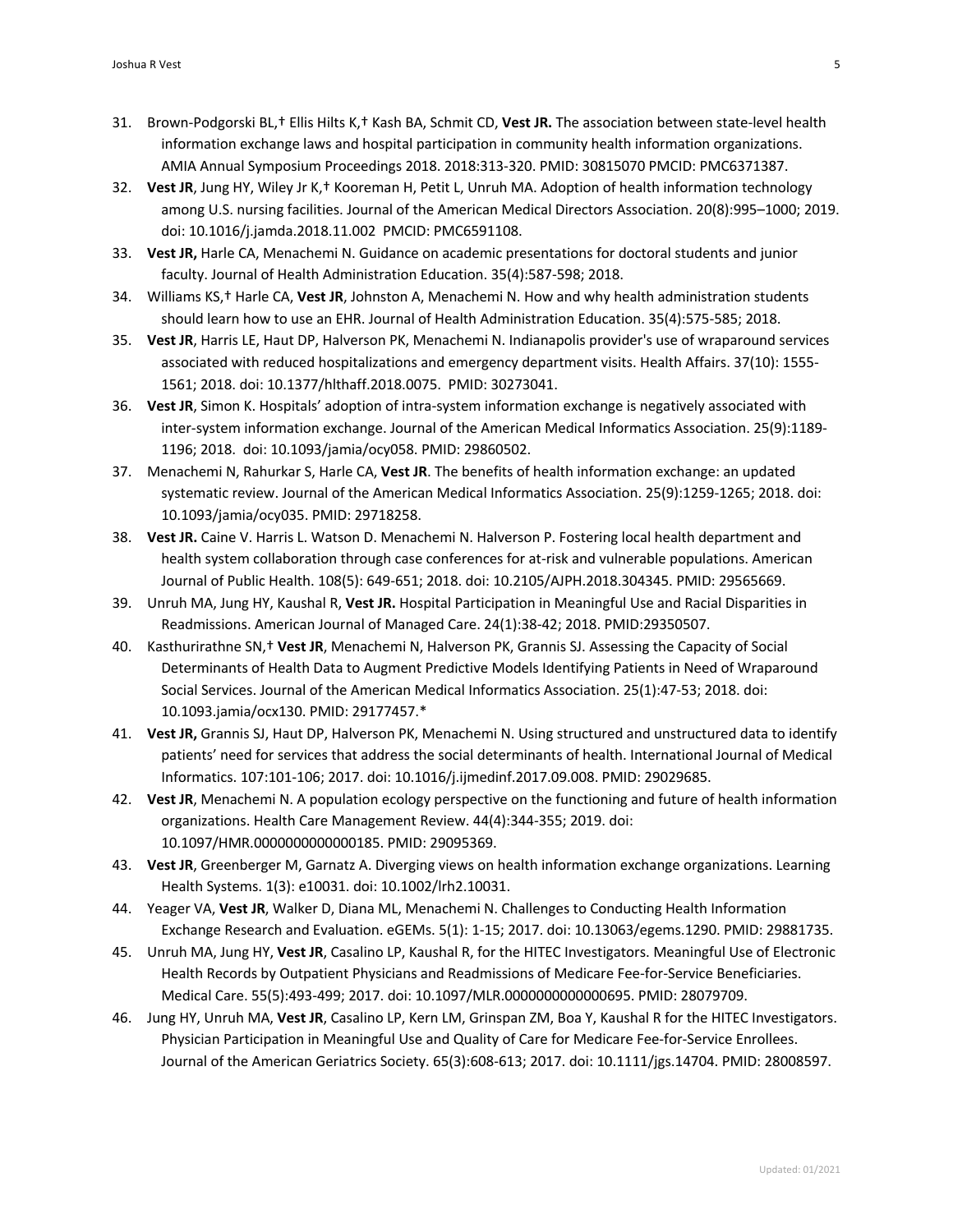- 47. Unruh MA, Jung HY, Kaushal R, **Vest JR**. Hospitalization event notifications and reductions in readmissions of Medicare fee-for-service beneficiaries in the Bronx, New York. Journal of the American Medical Informatics Association. 24(e1):e150-e156; 2017. doi: 10.1093/jamia/ocw139. PMID: 28395059.
- 48. Jung HY, Gichoya JW,† **Vest JR**. Providers' access of imaging versus only reports: a system log file analysis. Journal of the American College of Radiology. 14(2): 217-223; 2017 doi: 10.1016/j.jacr.2016.06.014. PMID: 27475970.
- 49. Shah GH, **Vest JR**, Lovelace K, McCullough JM. Local Health Departments' Partners and Challenges in Electronic Exchange of Health Information. Journal of Public Health Management & Practice. 22: S44-S50; 2016. doi: 10.1097/PHH.0000000000000442. PMID: 27684617.
- 50. Harle CA, **Vest JR**, Menachemi N. Using bibliometric big data to analyze health policy and management faculty research productivity. Journal of Health Administration Education. Journal of Health Administration Education. 33(2): 285-293; 2016.
- 51. Harle, CA, Mullen CJ, **Vest JR**, Menachemi N. Not only teachers: What do health administration faculty members do? Journal of Health Administration Education. Administration Education. 33(2): 235-251; 2016.
- 52. **Vest JR**, Ancker JS. Health information exchange in the wild: association between organizational capability and perceived utility of clinical event notifications in ambulatory and community care. Journal of the American Medical Informatics Association. 24(1); 39-46; 2017*.* doi: 10.1093/jamia/ocw040. PMID: 27107436.
- 53. **Vest JR**. Geography of community health information organization activity in the US: implications for the effectiveness of health information exchange. Health Care Management Review. 42(2):132-141; 2017*.* doi: 10.1097/HMR.0000000000000103. PMID: 26982490.
- 54. **Vest JR** and Kash BA. Differing strategies to meet information sharing needs: the publicly supported community health information exchange versus health systems' enterprise health information exchanges. The Milbank Quarterly. 94(1): 77-108; 2016. doi: 10.1111/1468-0009.12180.
- 55. **Vest JR** and Abramson EL. Organizational uses of health information exchange to change cost and utilization outcomes: a typology from a multi-site qualitative analysis. AMIA Annual Symposium Proceedings 2015; 2015: 1260-1268. PMID: 26958266. PMCID: PMC4765592.
- 56. Jung HY, **Vest JR**, Unruh MA, Kern LM, Kaushal R, for the HITEC Investigators. Use of health information exchange and repeat imaging costs. Journal of the American College of Radiology. 12(12 Part B): 1364- 1370; 2015. doi: dx.doi.org/10.1016/j.jacr.2015.09.010. PMID: 26614881.
- 57. **Vest JR**, Jung HY, Ostrovsky A,† Das LT,† McGinty GB. Image Sharing Technologies and Reduction of Imaging Utilization: A Systematic Review and Meta-analysis. Journal of the American College of Radiology. 12(12 Part B): 1371-1379; 2015. doi: dx.doi.org/10.1016/j.jacr.2015.09.014. PMID: 26614882.
- 58. Jung HY, Unruh MA, Kaushal R, **Vest JR**. Growth of New York physician participation in Meaningful Use of electronic health records was variable, 2011-12. Health Affairs. 34(6): 1035-1043; 2015. doi:10.1377/hlthaff.2014.1189. PMID:26056210.
- 59. Rahurkar S,† **Vest JR**, Menachemi N. Despite the spread of health information exchange, there is little evidence of impact on cost, use, and quality. Health Affairs. 34(3):477-483; 2015. doi:10.1377/hlthaff.2014.0729. PMID:25732499.\*
- 60. Richardson JE, **Vest JR**, Green CM, Kern LM, Kaushal R and the HITEC investigators. A needs assessment of health information technology for improving care coordination in three leading patient-centered medical homes. Journal of the American Medical Informatics Association. 22(4):815-820; 2015. doi:10.1093/jamia/ocu039. PMID:25796597.
- 61. **Vest JR**, Kaushal R, Silver MD, Hentel K, Kern LM for the HITEC Investigators. Health information exchange and the frequency of repeat medical imaging. American Journal of Managed Care. 20(11 Spec No. 17):eSP16-eSP24; 2014. PMID:25811815.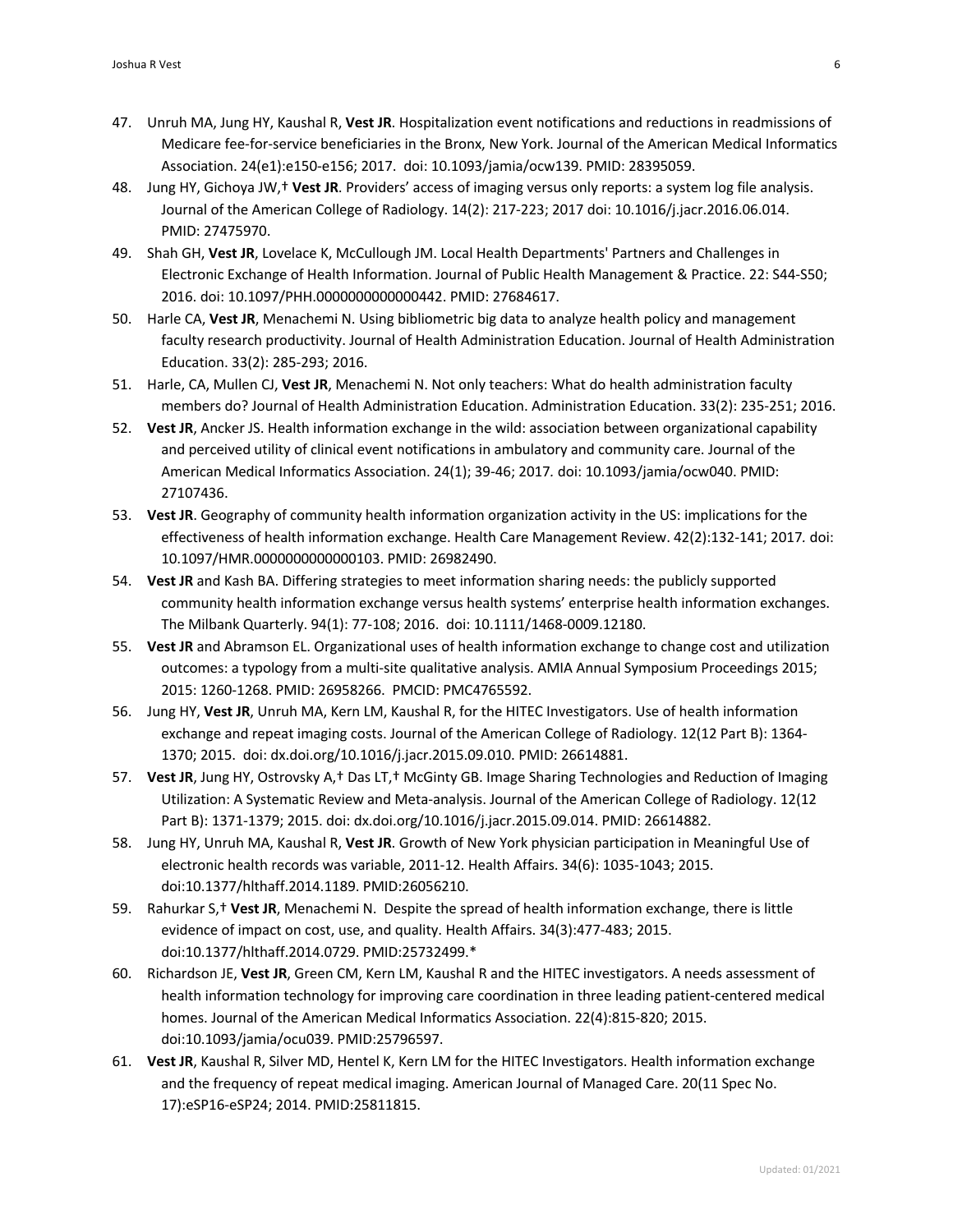- 62. Kierkegaard P,† Kaushal R, **Vest JR**. Information retrieval pathways for health information exchange in multiple care settings. American Journal of Managed Care. 20(11 Spec No. 17): SP494-SP501; 2014. PMID:25811823.
- 63. Kierkegaard P,† Kaushal R, **Vest JR**. How could health information exchange better meet the needs of care practitioners? Applied Clinical Informatics. 5(4): 861-877; 2014. doi:10.4338/ACI-2014-06-RA-0055. PMID:25589903. PMCID:PMC4287667.
- 64. **Vest JR**, Kern LM, Silver MD, Kaushal R for the HITEC Investigators. The potential for community-based health information exchange systems to reduce hospital readmissions. Journal of the American Medical Informatics Association. 22(2):435-442; 2015. doi:10.1136/amiajnl-2014-002760. PMID:25100447.\*
- 65. Kierkegaard P,† Kaushal R, **Vest JR**. Applications of health information exchange information to public health practice. AMIA Annual Symposium Proceedings 2014; 2014:795-804. PMCID:PMC4419901.
- 66. Campion Jr TR, **Vest JR**, Kern LM, Kaushal R for the HITEC investigators. Adoption of Clinical Data Exchange in Community Settings: A Comparison of Two Approaches. AMIA Annual Symposium Proceedings 2014; 2014:359-365. PMCID:PMC4419957.
- 67. **Vest JR**, Kern LM, Abramson EL, Ancker JS, Kaushal R for the HITEC Investigators. Effect of a state-based incentive programme on the use of electronic health records. Journal of Evaluation in Clinical Practice. 20(5):657-663; 2014. doi:10.1111/jep.12195. PMID:24943902.
- 68. **Vest JR**, Kern LM, Jung HY, Ancker JS, Richardson JE, Silver MD, Kaushal R for the HITEC Investigators. Patientcentered medical homes: observable types derived from national recognition assessment scores. Journal of Ambulatory Care Management. 38(2):144-52; 2015. doi:10.1097/JAC.0000000000000064. PMID:25748263.
- 69. **Vest JR**, Kern LM, Campion Jr TR, Silver MD, Kaushal R for the HITEC Investigators. Association between use of a health information exchange system and hospital admissions. Applied Clinical Informatics. 5(1): 219-231; 2014. doi:10.4338/ACI-2013-10-RA-0083. PMCID:PMC3974257.
- 70. **Vest JR**, Campion JR TR, Kern LM, Kaushal K for the HITEC investigators. Public and Private Sector Roles in Health Information Technology Policy. Health Technology & Policy. 3(2):149-156; 2014. doi:10.1016/j.hlpt.2014.03.002
- 71. **Vest JR**, Issel LM, and Lee S. Experience of using information systems in public health practice: Findings from a qualitative study. Online Journal of Public Health Informatics. 5(3): 227; 2014. doi:10.5210/ojphi.v5i3.484. PMCID:PMC3959909.
- 72. Abramson EL, Kaushal R, **Vest JR**. Improving Immunization Data Management: An Editorial on the Potential of Electronic Health Records. Expert Review of Vaccines. 13(2): 189-191; 2014. doi:10.1586/14760584.2014.870038. PMID:24350664.
- 73. **Vest JR**, Issel LM. Factors related to public health data sharing between local and state health departments. Health Services Research. 40(1 Pt 2): 373-391. 2014. doi:10.1111/1475-6773.12138. PMCID: PMC3925408.
- 74. **Vest JR**, Campion Jr, TR, Kaushal R for the HITEC Investigators. Challenges, alternatives, and paths to sustainability for health information exchange efforts. Journal of Medical Systems. 37(6): 9987; 2013. doi:10.1007/s10916-013-9987-7. PMID:24141531.
- 75. **Vest JR**, Grinspan ZM,† Kern LM, Campion Jr TR, Kaushal R with the HITEC Investigators. Using a Health Information Exchange System for Imaging Information: Patterns and Predictors. AMIA Annual Symposium Proceedings 2013; 2013:1402-11. PMCID:PMC3900154.
- 76. Campion TR Jr, **Vest JR**, Ancker JS, Kaushal R with the HITEC investigators. Patient encounters and care transitions in one community supported by automated query-based health information exchange. AMIA Annual Symposium Proceedings 2013; 2013:175-84. PMCID:PMC3900171.
- 77. **Vest JR**, Yoon J, Bossak BH. Changes to the electronic health records market in light of health information technology certification and Meaningful Use. Journal of the American Medical Informatics Association. 20(2):227-232; 2013. doi:10.1136/amiajnl-2011-000769. PMID:22917839.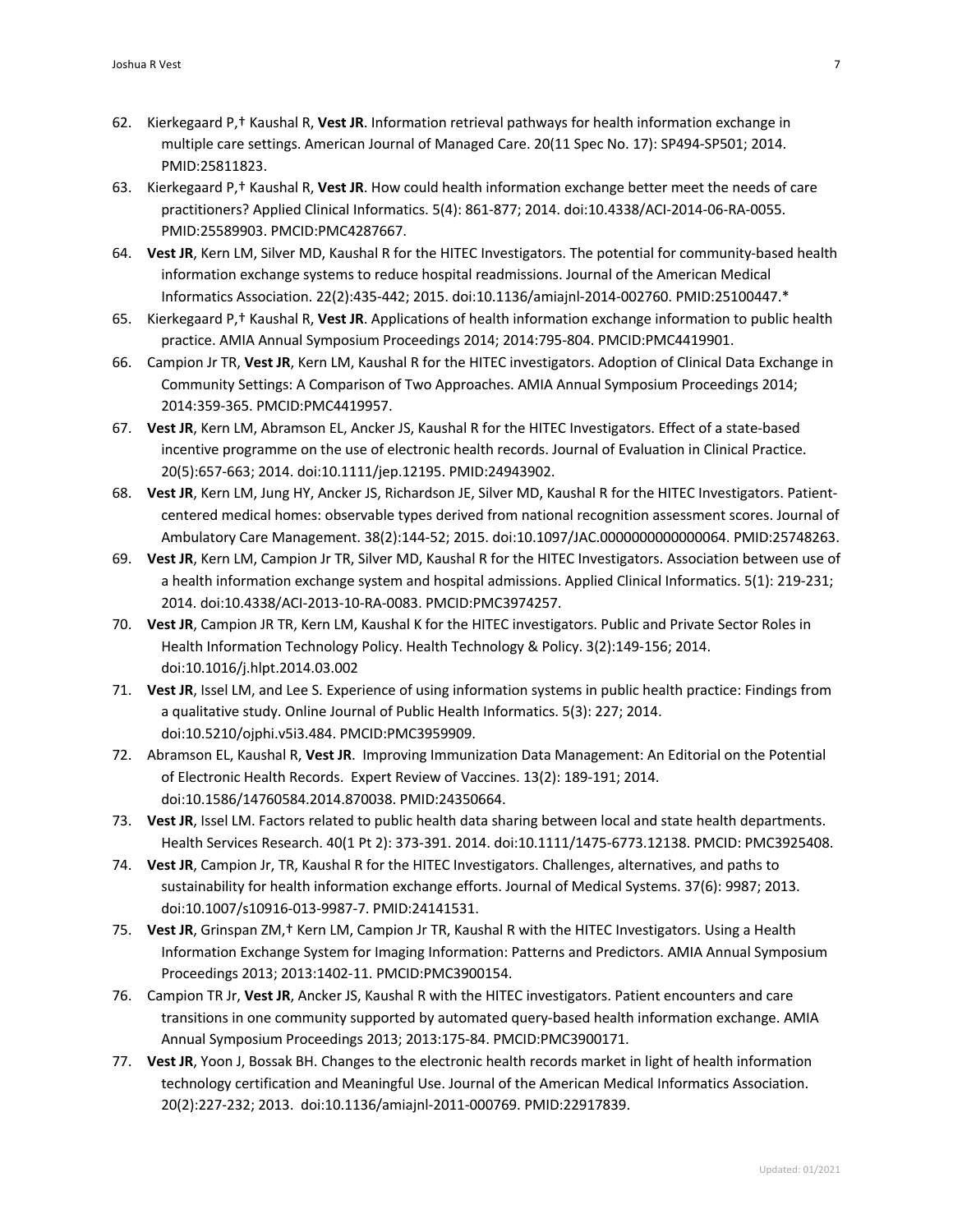- 78. **Vest JR**, Stephens JH. The use and role of open source software applications in public and not-for-profit hospitals in the United States. Health Care Management Review. 38(4):361-370; 2013. doi:0.1097/HMR.0b013e318276f9ed. PMID:23123947.
- 79. **Vest JR**, Issel LM. Data Sharing between Local Health and State Health Departments: Developing and Describing a Typology of Data Gaps. Journal of Public Health Management & Practice. 19(4): 357-365; 2013.

doi:10.1097/PHH.0b013e31826d8045. PMID:23719391.

- 80. **Vest JR**, Kirk HM, Issel LM. Quality and integration of public health information systems: a systematic review focused on immunization and vital records systems. Online Journal of Public Health Informatics. 4(2):1-18; 2012. doi:pii: ojphi.v4i2.4198. 10.5210/ojphi.v4i2.4198, PMCID:PMC3615811.
- 81. **Vest JR**, Shah GH. The extent of interorganizational resource sharing among local health departments: the association with organizational characteristics and institutional factors. Journal of Public Health Management & Practice. 18(6):551-560; 2012. doi:10.1097/PHH.0b013e31825b89e4. PMID:23023280.
- 82. **Vest JR**. Health information exchange: national and international approaches. Advances in Health Care Management. 12(1):3-24; 2012. doi:10.1108/S1474-8231(2012)0000012005. PMID:22894043.
- 83. **Vest JR**, Menachemi N, Ford EW. Governance's role in local health departments' information system and technology usage. Journal of Public Health Management & Practice. 18(2):160-168; 2012. doi:10.1097/JPHMP.0b013e318226c9ef. PMID:22286285.
- 84. **Vest JR**, Jasperson 'J. How are health professionals using health information exchange systems? Measuring usage for evaluation and system improvement. Journal of Medical Systems. 36(5): 3195-3204; 2012. doi:10.1007/s10916-011-9810-2. PMID:22127521.
- 85. **Vest JR**, Gamm LD, Ohsfeldt R, Zhao H, Jasperson 'J. Factor associated with health information exchange system usage in a safety-net ambulatory care clinic setting. Journal of Medical Systems. 36(4): 2455-2461; 2012 doi:10.1007/s10916-011-9712-3. PMID:21523428.
- 86. **Vest JR**, Jasperson 'J, Zhao H, Gamm LD, Ohsfeldt R. Use of a health information exchange system in the emergency care of children. BMC Medical Informatics & Decision Making. 11(1):78; 2011. doi:10.1186/1472-6947-11-78. PMCID:PMC3295672.
- 87. **Vest JR**, Miller TR. The association between health information exchange and measures of patient satisfaction. Applied Clinical Informatics. 2:477-459; 2011. doi:10.4338/ACI-2011-06-RA-0040. PMCID: PMC3612996.
- 88. **Vest JR**, Zhao H, Jasperson 'J, Gamm LD, Ohsfeldt R. Factors affecting and motivating health information exchange usage. Journal of American Medical Informatics Association. 18(2): 143-149; 2011. doi:10.1136/jamia.2010.004812. PMID:21262919.
- 89. Bolin JN, Gamm LD, **Vest JR**, Edwardson N, Miller TR. Patient-Centered Medical Homes: Will healthcare reform provide new options for rural communities and providers? Family & Community Health. 34(2):93- 101; 2011. PMID:21378505.
- 90. **Vest JR**. More than just technology: factors related to hospitals' adoption and implementation of health information exchange. International Journal of Medical Informatics. 79(12):797-806; 2010. doi:10.1016/j.ijmedinf.2010.09.003. PMID:20889370.
- 91. **Vest JR** and Gamm LD. Health information exchange: persistent challenges & new strategies. Journal of the American Medical Informatics Association. 17(3): 288-294; 2010. doi:10.1136/jamia.2010.003673; PMID:20442146.
- 92. **Vest JR** and Jasperson 'J. What should we measure? Conceptualizing usage in health information exchange. Journal of the American Medical Informatics Association. 17(3): 302-307; 2010. doi:10.1136/jamia.2009.000471; PMCID:PMC2995719.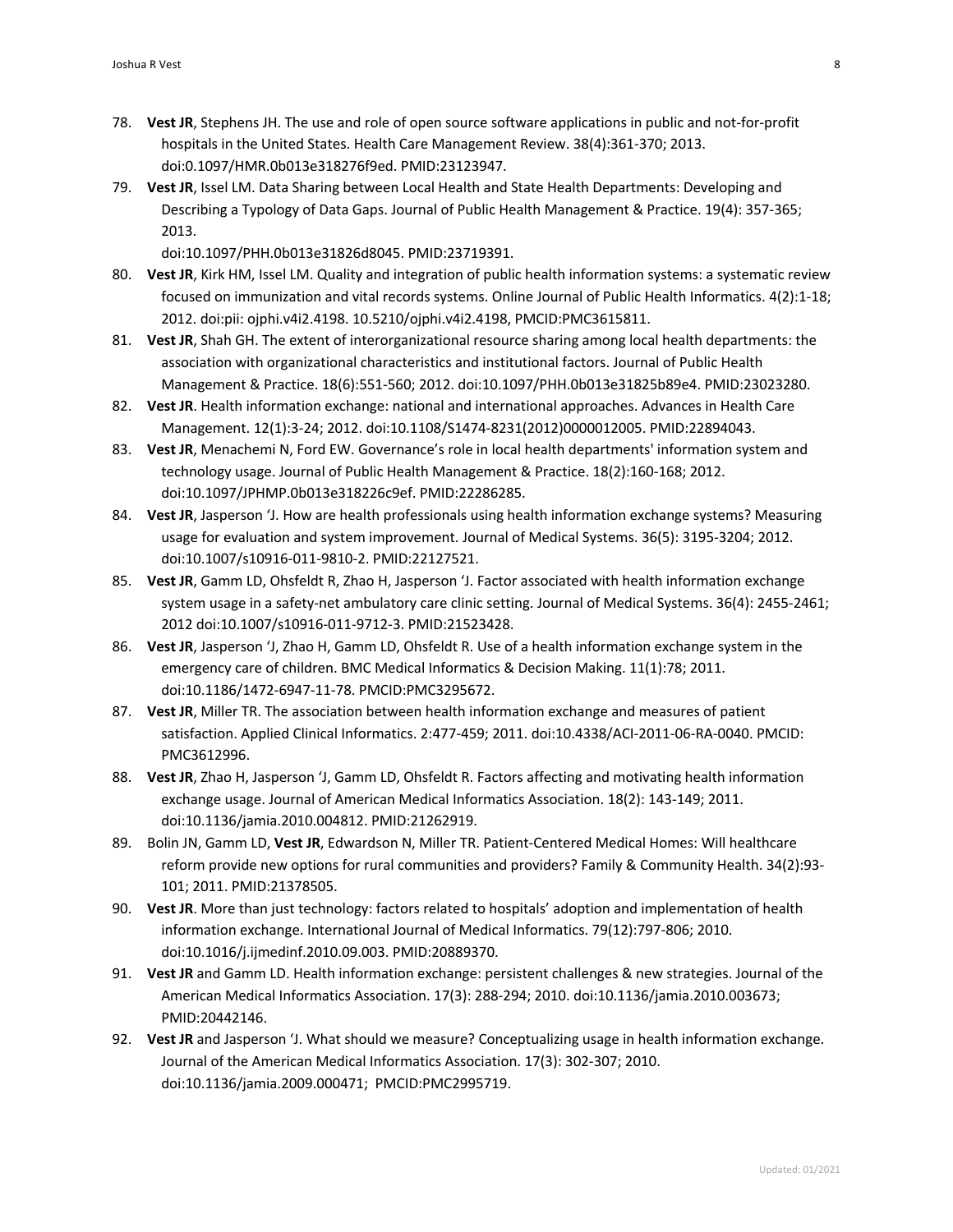- 93. **Vest JR**, Bolin JN, Miller TR, Gamm LD, Siegrist TE,† and Martinez LE.† Medical Homes: "Where You Stand on Definitions Depends on Where You Sit." Medical Care Research & Review. 67(4):393-411; 2010. doi:10.1177/1077558710367794. PMID:20448255.
- 94. **Vest JR**, Gamm LD, Oxford BA,† Gonzalez MI,† Slawson KM.† Determinants of preventable readmissions in the United States: a systematic review. Implementation Science. 5:88; 2010. doi:10.1186/1748-5908-5-88. PMCID:PMC2996340.
- 95. **Vest JR**. Health information exchange and healthcare utilization. Journal of Medical Systems. 33(3): 223-231; 2009. doi:10.1007/s10916-008-9183-3. PMID:19408456.
- 96. **Vest JR** and Gamm LD. A critical review of the research literature on Six Sigma, Lean & StuderGroup's Hardwiring Excellence in the United States: the need to demonstrate and communicate the effectiveness of transformation strategies in healthcare. Implementation Science. 4(35); 2009. doi:10.1186/1748-5908-4-35. PMCID: PMC2709888.
- 97. **Vest JR**, Valadez AM, Hanner A, Lee JH, Harris PB. Using email to notify pseudonymous email sexual partners. Sexually Transmitted Diseases. 34(11):840-845, 2007. doi:10.1097/OLQ.0b013e318073bd5d. PMID:17621245.
- 98. **Vest JR**, Patton-Levine JK, Valadez AM. Geocoding and GIS analysis of displaced populations. Journal of Emergency Management. 5(4):57-63, 2007.
- 99. Patton-Levine JK, **Vest JR**, Valadez AM. Caregivers and families in medical special needs shelters: an experience during Hurricane Rita. American Journal of Disaster Medicine. 2(2):1-5, 2007. PMID:18271156
- 100. **Vest JR** and Valadez AM. Health conditions and risk factors of shelter persons displaced by Hurricane Katrina. Prehospital & Disaster Medicine 21(2):55-58; 2006. PMID:16770992.
- 101. Olsen MA, Mayfield J, Lauryssen C, Polish LB, Jones M, **Vest J**, Fraser VJ. Risk factors for surgical site infection in spinal surgery. Journal of Neurosurgery: Spine 98(3):149-155; 2003. PMID:12650399.
- 102. **Vest JR**, Catlin TK, Chen JJ, Brownson RC. Multi-state analysis of factors associated with intimate partner violence. American Journal of Preventive Medicine 22(3):156-164; 2002. PMID:11897459.
- 103. Eyler AA, Matson-Koffman D, **Vest JR**, et al. Environmental, policy, and cultural factors related to physical activity in a diverse sample of women: the Women's Cardiovascular Health Network Project – Introduction and Methodology. Women & Health 36(2): 1-15; 2002. PMID:12487137.
- 104. Eyler AA and **Vest JR**. Environmental and policy factors related to physicals activity in rural white women. Women & Health 36(2): 111-121; 2002. PMID:12487144.
- 105. Eyler AA, Matson-Koffman D, **Vest JR**, et al. Environmental, policy, and cultural factors related to physical activity in a diverse sample of women: The Women's Cardiovascular Health Network Project – Summary and Discussion. Women & Health 36(2): 123-134; 2002. PMID:12487145.

†*Mentored student / post-doc fellow co-author*

*\* Included in the AMIA Annual Symposium Year in Review*

## **Publications Currently Under Review**

- 1. **Vest JR**, Kasthurirathne SN, Ge W†, Gutta J, Ben-Assuli O, Halverson PK. Choice of measurement approach for area-level social determinants of health and risk prediction model performance.
- 2. Taylor H†, Burmitt G†, Harle CA, Johnston A, Williams K, **Vest JR**. Student perceptions of a teaching electronic medical record in health administration education.
- 3. **Vest JR**, Blackburn J ,Yeager VA, Haut DP, Halverson PK. Primary care-based case conferences and reductions in health care utilization.
- 4. Ben-Assulli O, **Vest JR**. Return visits to the emergency department: an analysis using group based curve models.
- 5. Rahurkar S, Rivera RL†, Schaffer J, **Vest JR**, Schleyer TKL. Effects of Integrating Information from a Health Information Exchange into the Electronic Health Record for Emergency Department Chest Pain Patients.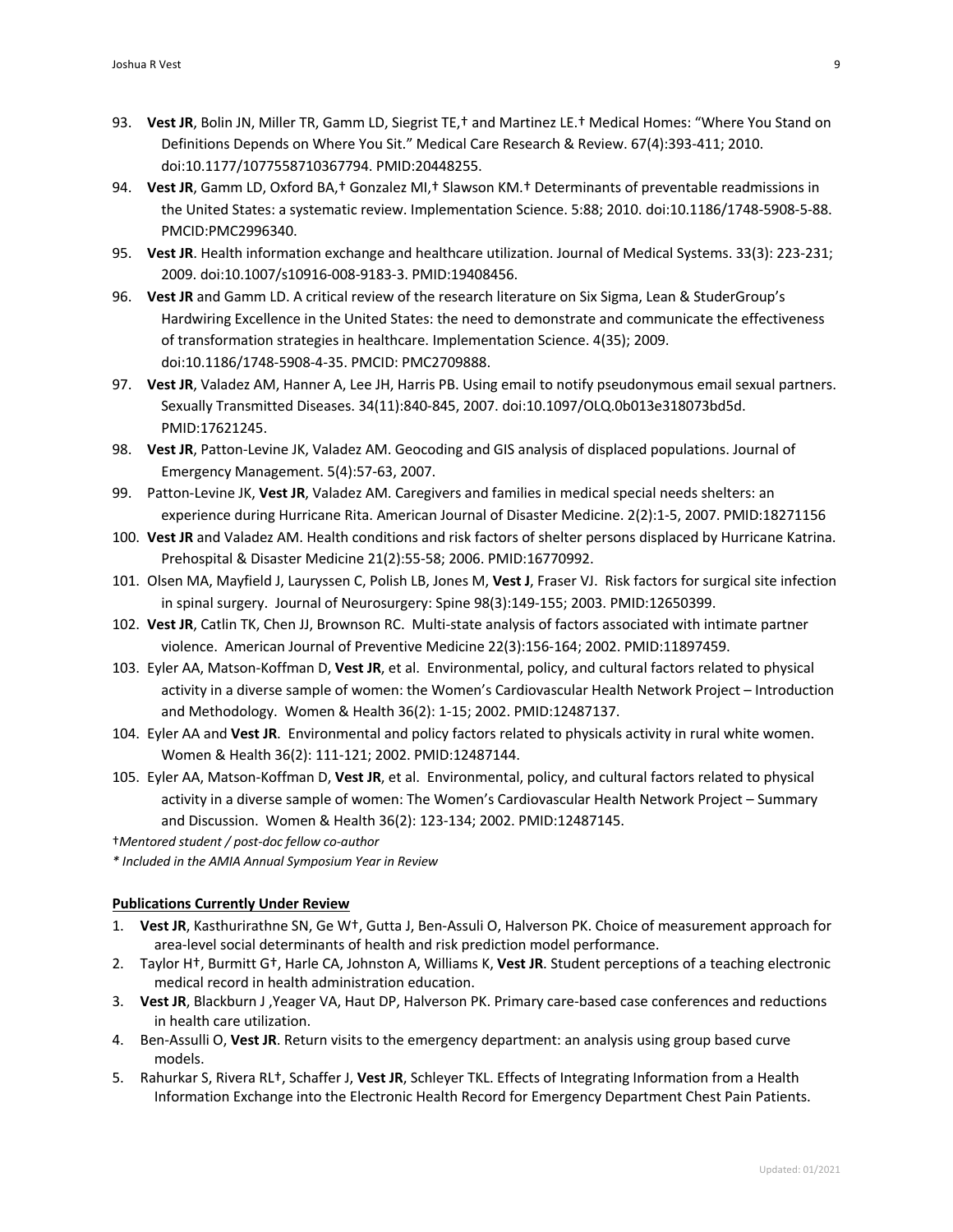- 6. Vest JR, Blackburn J, Yeager VA, Haut DP, Halverson PK. Primary care-based case conferences and reductions in health care utilization.
- 7. Yeager VA, Taylor HL†, Menachemi N, Haut DP, Halverson PK, Vest JR. Best Practices for Implementing Case Conferences to Mitigate Social Determinants in Primary Care.
- 8. Vest JR, Kasthurirathne SK, Ge W†, Gutta J, Ben-Assuli O, Halverson PK. Type or Choice of Measurement Approach for Area-level Social Determinants of Health and Risk Prediction Model Performance.

## **COMMENTARIES, BOOK CHAPTERS, REPORTS & OTHER NON-PEER-REVIEWED PUBLICATIONS**

- 1. Ben-Assuli O, **Vest JR**. "ED Revisits Forecasting: Utilizing Latent Models." In Bi Y, Bhatia R, Kapoor S, editors. Intelligent Systems and Applications. IntelliSys 2019. Advances in Intelligent Systems and Computing. vol 1038. Springer, Cham, 2020. doi.org/10.1007/978-3-030-29513-4\_52
- 2. **Vest JR**, Harle CA, Schleyer T, Dixon BE, Grannis SJ, Halverson P, Menachemi N. Getting from here to there: HIT needs for population health. American Journal of Managed Care. 22(12):827-829; 2016. PMID: 27982666s.
- 3. **Vest JR**. The Health Information Technology Special Issue: current trends and future directions. American Journal of Managed Care. 22(12):800; 2016. PMID 27982664.\*
- 4. **Vest JR**, Martin EG. "Creating a 21st Century Health Information Technology Infrastructure: New York's Health Care Efficiency and Affordability Law for New Yorkers Capital Grant Program." In: Dixon BE, editor. Health Information Exchange: Navigating and Managing a Network of Health Information Systems. San Diego: Elsevier, 2016.
- 5. **Vest JR**, Kansky J, Menachemi N. IRS should recognize community HIE participation as a community benefit. iHealthBeat. October 5, 2015. Available at: http://www.ihealthbeat.org/perspectives/2015/irs-shouldrecognize-community-hie-participation-as-a-community-benefit
- 6. Center for Healthcare Informatics & Policy. User Perspectives on Health Information Exchange Usage and Workflow Fit: A Qualitative Study of Three New York State Regional Health Information Organizations. New York eHealth Collaborative. December 2013.
- 7. Healthcare Information & Management Systems Society. States Will Transform Healthcare through Health IT and HIE Organizations: a report of the 2011-2012 HIMSS State Advisory Roundtable. June 2012.
- 8. **Vest JR**, Valadez AM. Perceptions of neighborhood characteristics and leisure-time physical inactivity-- Austin/Travis County, Texas, 2004. MMWR 54(37):926-8, 2005. PMID:16177684

*\* Included in the AMIA Annual Symposium Year in Review*

## **CONFERENCE PRESENTATIONS**

- Taylor H†, Apathy N†, Vest JR. Health information exchange use during dental visits. Annual American Medical Informatics Association 2020 Annual Symposium. November 14-18, 2020.
- Vest JR, Halverson PK, Harris LE, Haut DP, Menachemi N. Impact of risk stratification and referral to social services on subsequent emergency and hospital utilization. American Medical Informatics Association Clinical Informatics Conference. Seattle, WA. May 19-21, 2020.
- Apathy NC†, Roberts A, Hayden R, Harle CA, Vest JR. Visualizing patient-level risk factors from clinical risk prediction algorithms. American Medical Informatics Association Clinical Informatics Conference. Seattle, WA. May 19-21, 2020.
- Vest JR. Identifying Patients in Need of Services to Address Social Needs and Risks with Machine Learning. Health Datapalooza. Washington, DC. February 10-11, 2020.
- Vest JR. Interoperable information in prediction modeling: contribution and application to patients. 2020 ONC Annual Meeting. Washington, DC. January 27-28, 2020.
- Rivera R†, Rahurkar S, Dixon B, Vest JR, Menachemi N, Menachemi N, Zhang Y, Adler-Milstein J, Schleyer T. Towards Measuring Real-World vs. Theoretical Impact: Development of an Enhanced Method for Evaluating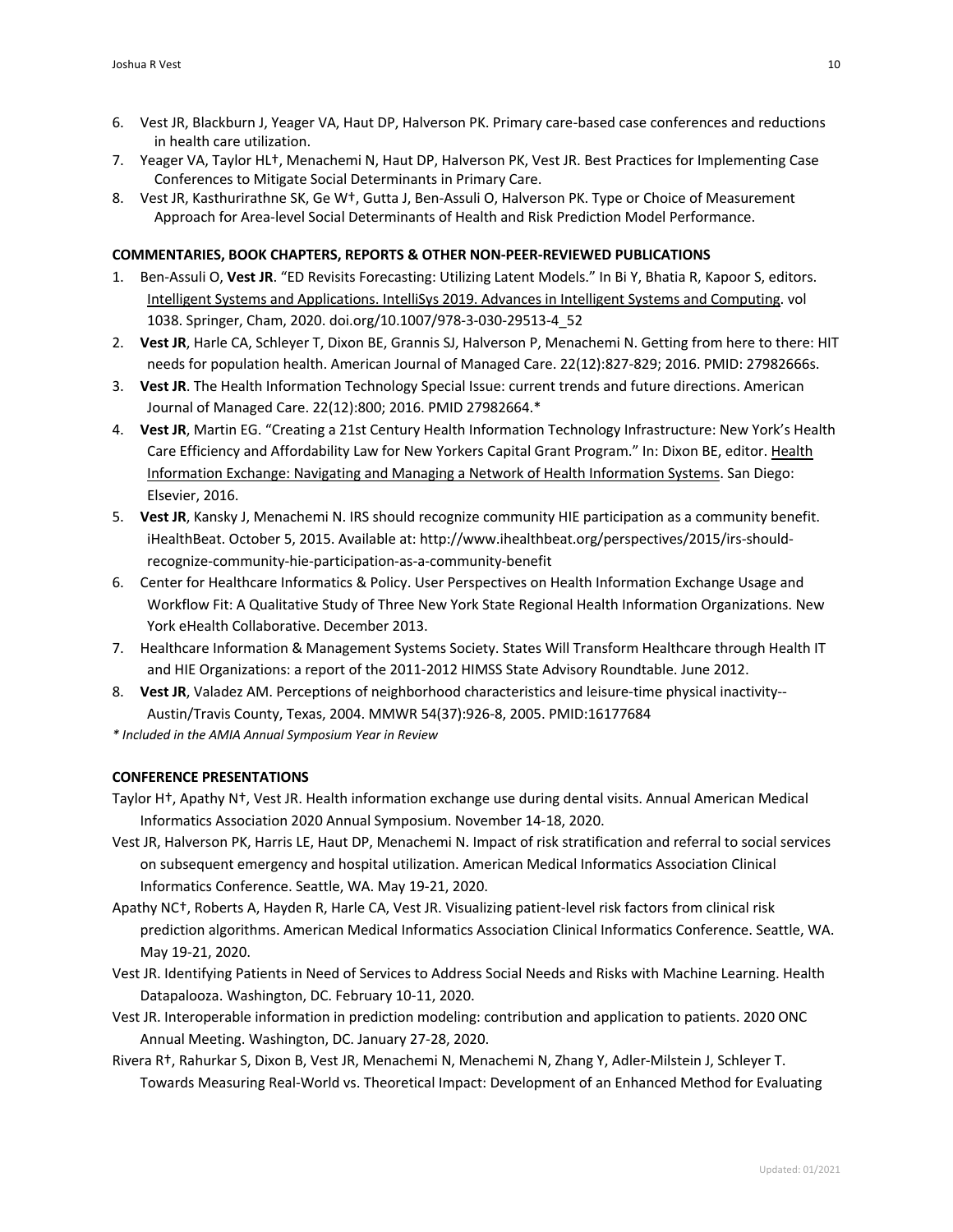Health Information Exchange (HIE). Annual American Medical Informatics Association 2019 Annual Symposium. Washington, DC. November 16-20, 2019.\*

- Apathy N†, Vest JR, Menachemi N, Morea J, Harle CA. Differing patterns in frequency of electronic health records documentation among clinicians following the replacement of a legacy EHR system. Annual American Medical Informatics Association 2019 Annual Symposium. Washington, DC. November 16-20, 2019.\*
- Wiley K†, Balio C†, Greene M, Vest JR. Using natural language processing to detect opioid use disorder in the emergency department. Annual American Medical Informatics Association 2019 Annual Symposium. Washington, DC. November 16-20, 2019.\*
- Apathy N†, Vest JR, Menachemi N, Morea J, Harle CA. Impact of Transitioning from a Homegrown to a Commercial EHR on User Satisfaction. AcademyHealth 2019 Annual Research Meeting. Washington, DC. June 2-4, 2019.\*
- Ellis Hilts K†, Vest JR, Ancker JS, Jung HY, Unruh MA. Usage of Query-Based Portals after Event Notifications. AcademyHealth 2019 Annual Research Meeting. Washington, DC. June 2-4, 2019.
- Bako A†, Vest JR. Reasons for Referral to Social Worker in a Primary Healthcare Setting: A Market Basket Analysis and Natural Language Processing Approach. AcademyHealth 2019 Annual Research Meeting. Washington, DC. June 2-4, 2019.\*
- Brown-Podgorski B†, de Groot M. Vest JR. Examining the Impact of State-Mandated Benefits on Potential Access to Diabetes Self-Management Education and Training. AcademyHealth 2019 Annual Research Meeting. Washington, DC. June 2-4, 2019.\*
- Balio CP†, Wiley Jr K†, Greene M. Vest JR. Opioid-Related Emergency Department Encounters: Patient and Visit Characteristics Associated with Repeated Encounters. AcademyHealth 2019 Annual Research Meeting. Washington, DC. June 2-4, 2019.\*
- Ellis Hilts K†, Vest JR, Ancker JS, Jung HY, Blackmon A, Unruh MA. End User Perceptions of Event Notification Usage and Impact in Three Community Health Information Organizations. Annual American Medical Informatics Association 2018 Annual Symposium. San Francisco, CA. November 3-7.
- Vest JR. Getting the most out of health information exchange. Qual IT. Albany, NY. April 15-16, 2019.
- Dixon B, Grannis SJ, Hollbrook E, Patel C, Vest JR. Navigating the Exposome: Real-world Experiences Connecting Environment, Community, and Behavior to Health. Annual American Medical Informatics Association 2018 Annual Symposium. San Francisco, CA. November 3-7.
- Vest JR, Harris L, Haut D, Halverson PK, Menachemi N. Wraparound Services as a Strategy to Reduce Hospitalizations. AcademyHealth 2018 Annual Research Meeting. Seattle, WA. June 25-27, 2018.
- Vest JR, Wareing Evans T, Werder J, Allen M. Designing for Impact in Integrated Service Delivery Panel Discussion. 2018 State Healthcare IT Connect Summit. Baltimore, MD. April 5-6, 2018.
- Vest JR, Wolf L, Gallego E, Pettit L. Status of HIT Adoption in LTPAC: Drivers and Policy Options Panel Discussion. HIMSS18. Las Vegas, NV. March 5-9, 2018.
- Vest JR, Grannis SJ, Williams JL, Haut DP, Menachemi N. Using EHR and HIE data to identify patients' need for services that address the social determinants of health. Annual American Medical Informatics Association 2017 Annual Symposium. Washington, DC. November 4-8.
- Apathy NC†, Vest JR, Menachemi N, Putz JW, Morea JG, Harle CA. Differing patterns of satisfaction and perception among clinical and non-clinical users following replacement of a legacy EHR system. Annual American Medical Informatics Association 2017 Annual Symposium. Washington, DC. November 4-8.
- Dixon B, Vest JR. Unpacking care coordination alerts: what, how, and why they matter. 2017 Midwest Fall Technology Conference. Indianapolis, IN. October 22-24, 2017.
- Vest JR. Using data to identify patients who need social services. Indiana Health Law Review Symposium. Indianapolis, IN. October 20, 2017.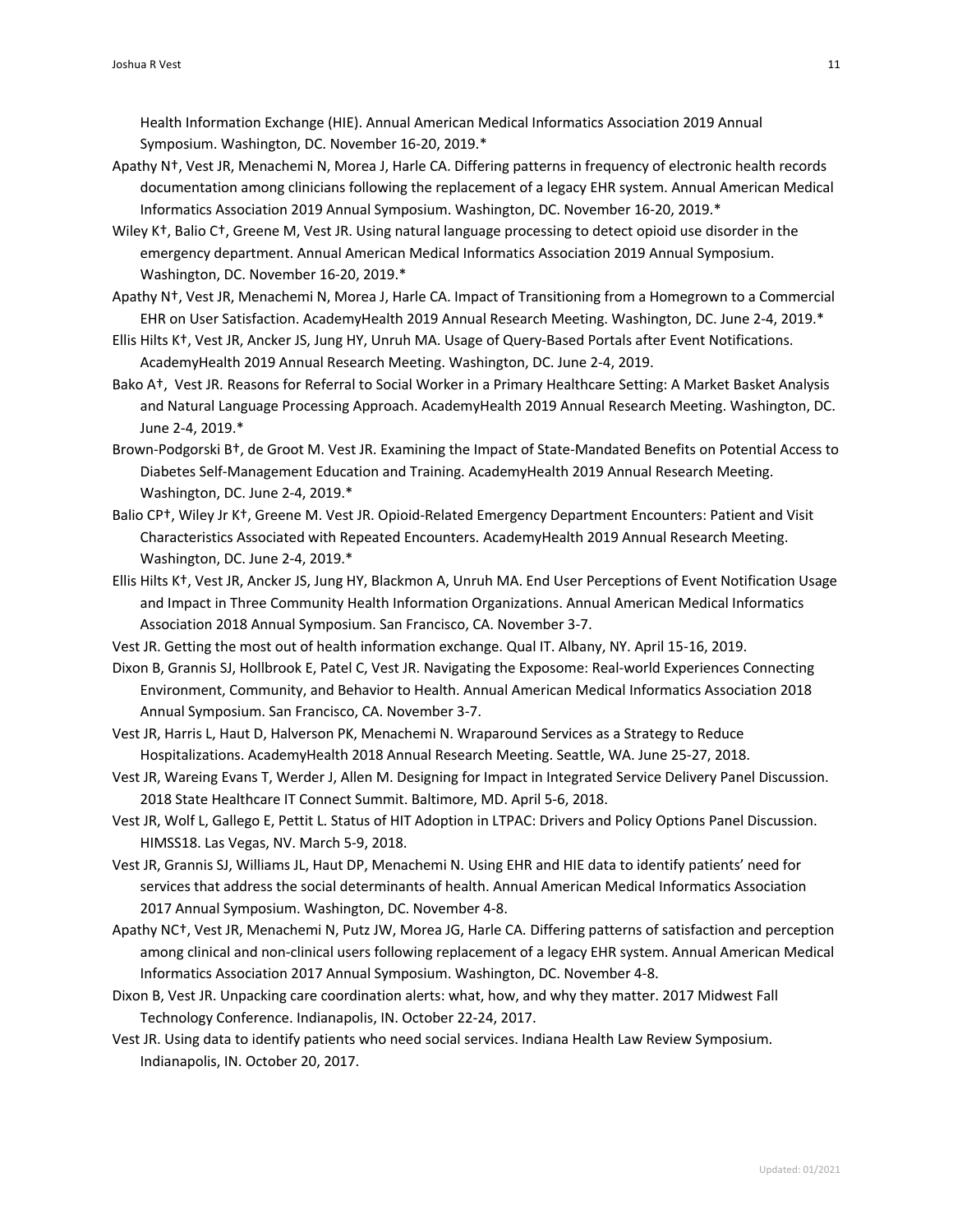- Vest JR, Bako A†, Kasthurirathne SN†, Grannis S. Services for Social Determinants of Health Delivered in Primary Care Settings: Measurement & Prevalence. AcademyHealth 2017 Annual Research Meeting. New Orleans, LA. June 25-27, 2017.
- Apathy N†, Vest JR, Menachemi N, Harle CA. Changes in User Perceptions of Their Electronic Health Record Following the Replacement of a Legacy System. AcademyHealth 2017 Annual Research Meeting. New Orleans, LA. June 25-27, 2017.\*
- Bako A†, Apathy N†, Harle CA, Menachemi N, Vest JR. User Concerns Following Replacement of a Legacy Electronic Health Record: A Longitudinal Qualitative Study. AcademyHealth 2017 Annual Research Meeting. New Orleans, LA. June 25-27, 2017.\*
- Yeager M, Asnaani J, Kendrick D, Galanis C, Fisne J, Vest JR. Real vs. Perceived views on health information exchange organizations – an HIE multi-stakeholder panel. HMISS17. Orlando, FL. February 19-23, 2017.
- Vest JR, Halverson P. Effects of an integrated service delivery approach on health care utilization: Preliminary findings. 2016. American Public Health Association Annual Meeting & Expo. Denver, CO. October 29 – November 2.
- Dixon BE, Shapiro JS, Ancker JS, Vest JR, Haque SN. Wait, my patient is where? Promises, challenges, and impact of automated event notification systems. Annual Medical Informatics Association 2016 Annual Symposium. Chicago, IL. November 12-16.
- Adler-Milstein J, Grannis S, Vest JR. HIE research: looking back & looking forward. 2016 SHIEC Annual Conference. Scottsdale, AZ. September 18-21.
- Vest JR. The organizational approaches and impact of HIE. CMS HIE Community of Practice Webinar. June 21, 2016.
- Vest JR. Policy insights from health informatics. America College of Radiology Annual Meeting. Washington, DC. May 15-19, 2016.
- Vest JR, Kash BA. Enterprise Health Information Exchange: Motivations & Strategies. AcademyHealth 2015 Annual Research Meeting. Minneapolis, MN. June 14-16, 2015.
- Vest JR. Defining Community Health Information Organization Market Area: A Qualitative Geographical Information Systems Analysis. AcademyHealth 2015 Annual Research Meeting. Minneapolis, MN. June 14-16, 2015.\*
- Unruh MA, Jung HY, Vest JR, Casalino L, Kaushal R. Physician Participation in Meaningful Use and Medicare Rehospitalizations. AcademyHealth 2015 Annual Research Meeting. Minneapolis, MN. June 14-16, 2015.
- Unruh MA, Vest JR, Jung HY, Kaushal R. Hospital Participation in Meaningful Use and Rehospitalization of Medicare Beneficiaries. AcademyHealth 2015 Annual Research Meeting. Minneapolis, MN. June 14-16, 2015.
- Jung HY, Unruh MA, Vest JR, Casalino L, Kaushal R. Physician Participation in Meaningful Use and Rehospitalization of the Dually-Eligible. AcademyHealth 2015 Annual Research Meeting. Minneapolis, MN. June 14-16, 2015.
- Yeager VA, Vest JR, Walker D, Diana ML, Menachemi N. Challenges to Conducting HIE Research and Evaluation: Reflections and Recommendations for Examining the Value of HIE. AcademyHealth 2015 Annual Research Meeting. Minneapolis, MN. June 14-16, 2015.\*
- Issel LM, Vest JR, Handler A. Not All Local Health Departments Do It All: LHDs and Provision of Maternal and Child Health Services. AcademyHealth 2015 Annual Research Meeting. Minneapolis, MN. June 14-16, 2015.\*
- Vest JR, Grinspan ZM. Population Health Management: Using Geo-Mapping to Enable Data-Driven Decisions Today HIMSS 2015 Annual Conference & Exhibition. Physicians IT Pre-symposia. Chicago, IL. April 12-16, 2015.
- Vest JR, Yeager VA. The evaluation of health information exchange activities: what we found and how to do it. American Medical Informatics Association Evaluation Working Group Webinar. December 11, 2014.
- Vest JR. How can HIE help information population health? The answer depends on your definition of population, your exchange mechanism, and your organizational relationships. AMIA 2014 PHI Working Group PreSymposium. Washington, DC. November 15, 2014.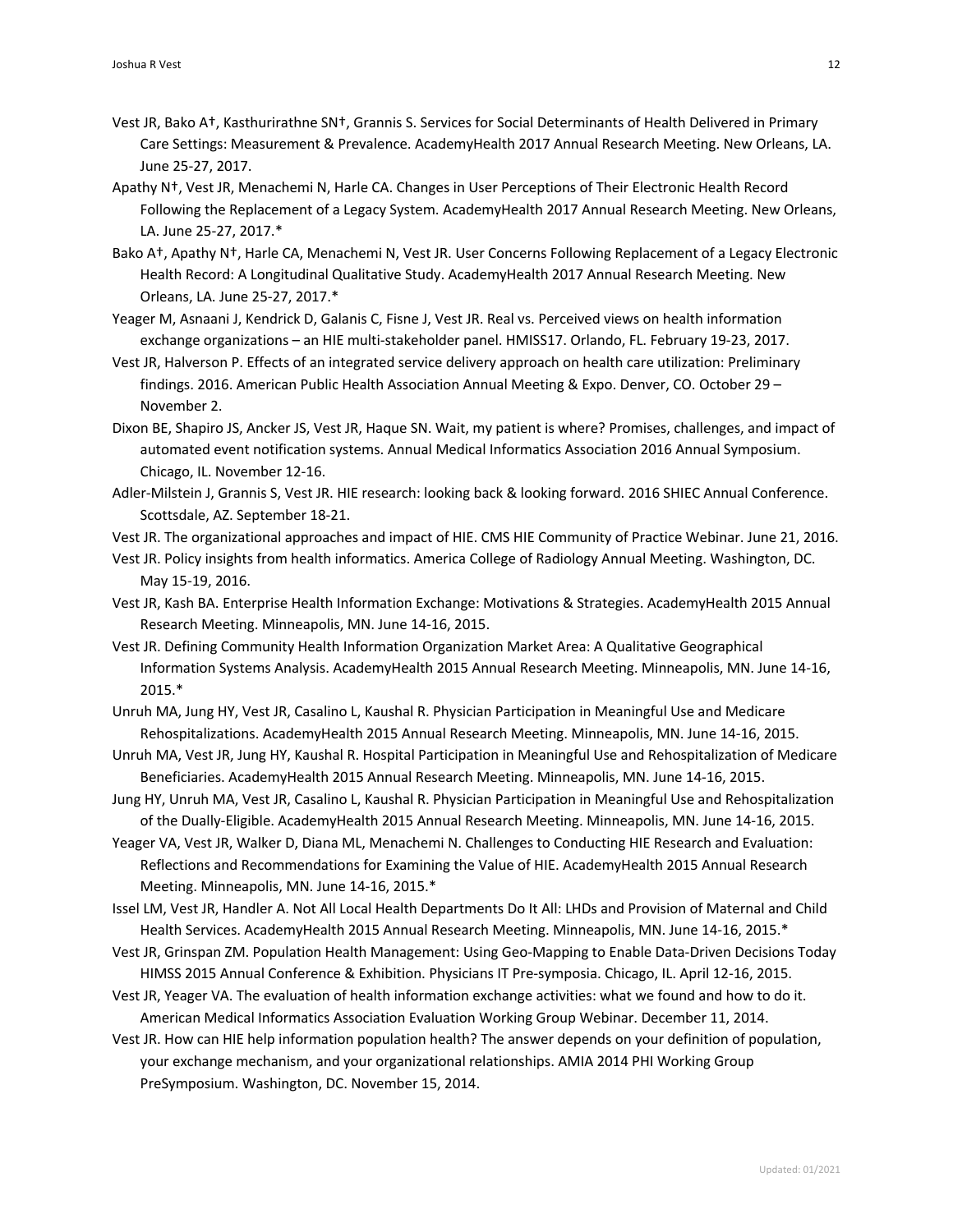- Dixon B, Foldy S, Blackburn C, Karras BT, Vest JR. Using Health Information Exchanges for Public Health Why, How, and What's Worked. 2014 Public Health Informatics Conference. Atlanta, GA. April 28-30, 2014.
- Richardson JE, Vest JR, Abramson EL, Pfoh ER, Kaushal R with the HITEC Investigators. Evaluating the Nature of Health Information Technology Client-Vendor Relationships. Annual Medical Informatics Association 2013 Annual Symposium. Washington, DC. November 16-20.
- Vest JR, Kaushal R, Silver M, Hentel K, Kern LM with the HITEC Investigators. Health information exchange usage and repeat medical imaging. AcademyHealth 2013 Annual Research Meeting. Baltimore, MD. June 23-25, 2013.\*
- Vest JR, Kern LM, Campion Jr TR, Silver MD, Kaushal R with the HITEC Investigators. The association between community-wide longitudinal patient record systems and admissions via the ED. AcademyHealth 2013 Annual Research Meeting. Baltimore, MD. June 23-25, 2013.\*
- Singh H, Menachemi, N, Vest JR, Sittig, D. Research challenges and opportunities in assessing EHR safety and effectiveness. AcademyHealth 2013 Annual Research Meeting. Baltimore, MD. June 23-25, 2013.
- Vest JR, Issel LM, Lee S, Heiniger JB. Sharing data between local health departments & state health agencies: needs, challenges, and workarounds. Public Health Services & Systems Research Keeneland Conference. Lexington, KY. April 8-11, 2013.
- Vest JR, Kern LM, Kaushal R, Campion Jr TR, Silver MD, Patel V. The Rochester RHIO's Virtual Health Record & hospital admissions from the emergency department. NYeC Digital Health Conference. New York, NY. October 14-15, 2012.
- Vest JR, Shah GH. Extent and nature of resource sharing among local health departments. Public Health Services & Systems Research Keeneland Conference. Lexington, KY. April 17-19, 2012.
- Ozkaynak M, Ancker JS, Vest JR, LaVenture M, Ross SE. Evaluating HIE Systems: Understanding the Elephant by Examining Each Body Part. Annual Medical Informatics Association 2011 Annual Symposium.
- Vest JR, Menachemi N, Ford EW. The Role of Governance in the Extent of Information System and Technology Usage in Local Health Departments. AcademyHealth 2011 Annual Research Meeting. Seattle, WA. June 12-14, 2011.\*
- Vest JR, Jasperson, 'J. Routine and novel search patterns in a health information exchange. Annual Medical Informatics Association 2010 Annual Symposium. Washington, DC. November 13-17, 2010.\*
- Bolin JN, Gamm LD, Vest J, Miller T, Fuller R, Padula E. Patient-Centered Medical Homes: Fundamental Change or Old Wine in New Bottles? AcademyHealth Annual Research Meeting. Boston, MA. June 28, 2010.
- Kash BA, Gamm LD, Spaulding A, Vest JR. Absorptive capacity (ACAP) for transformation in healthcare: a framework for research. AcademyHealth Annual Research Meeting. Chicago, IL. June 28-30, 2009.
- Vest JR, Patton-Levine JK, Schultz JA. Association between frequent restaurant prepared meal consumption and obesity. 2006 American Public Health Association 134<sup>th</sup> Annual Meeting. Boston, MA. November 4-8, 2006.\*
- Vest JR, Castillo-Salgado C, Valadez AM. Use of GIS in health priority setting a modification of the PAHO Healthy Condition Index. 2005 American Public Health Association 133rd Annual Meeting. Philadelphia, PA. December 10-13, 2005.\*
- Conroy JL, Vest JR, Simmons SC, Valadez AM, Schultz JA. Measuring population-level diabetes incidence through a Steps to a Healthier Austin collaboration. 2005 American Public Health Association 133<sup>rd</sup> Annual Meeting. Philadelphia, PA. December 10-13, 2005.\*
- Nordin J, Goodman M, Kulldorff M, Ritzwoller D, Abrams A, Donahue J, Vest J. Using modeled attacks on the Mall of America to assess effectiveness of syndromic surveillance. 2004 Syndromic Surveillance Conference. Boston, MA. November 3, 2004.\*
- Vest JR. Use of GIS in West Nile Virus response Travis County, 2003. Southwest Conference on Diseases in Nature Transmissible to Man. Austin, TX. June 2, 2004.

*\*Poster presentation*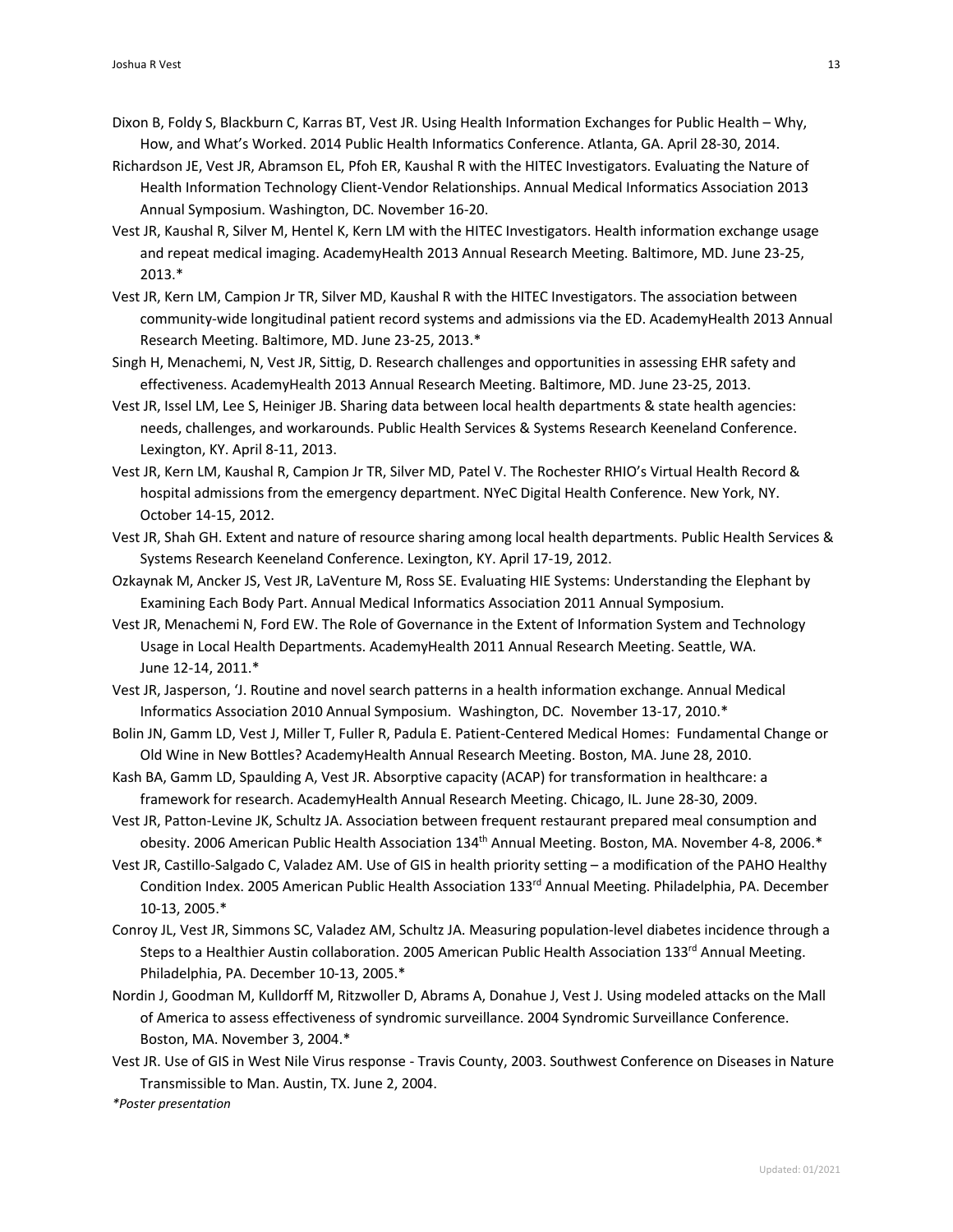†*Mentored student / post-doc fellow co-author*

## **PATENTS**

US Patent Application US20200035360A1, " Predictive modeling for health services," 07/26/2019 Inventors: Vest, Menachemi, Grannis, Halverson, Ksthurirathne

| <b>RESEARCH SUPPORT</b>                                                                                                          |                                |                    |
|----------------------------------------------------------------------------------------------------------------------------------|--------------------------------|--------------------|
| Ongoing                                                                                                                          |                                |                    |
| <b>Vital Strategies</b>                                                                                                          | Vest(PI)                       | 9/2020-5/2021      |
| <b>COVID Mask Study</b>                                                                                                          |                                |                    |
| Role: Principal Investigator                                                                                                     |                                | \$75,000           |
| Indiana Primary Health Care Association                                                                                          | Vest(PI)                       | $10/2020 - 3/2021$ |
| COVID Virtual Care at Home Model Evaluation                                                                                      |                                |                    |
| Role: Principal Investigator                                                                                                     |                                | \$58,000           |
| Agency for Healthcare Research & Quality                                                                                         | Schleyer(PI)                   | $7/2020 - 6/2023$  |
| [PA-15-147] - AHRQ Health Services Research Projects (R01)                                                                       |                                |                    |
| Improving healthcare processes and outcomes by directly integrating health information exchange data in the<br>clinical workflow |                                |                    |
| Role: Co-Investigator                                                                                                            |                                | \$400,000          |
| Agency for Healthcare Research & Quality                                                                                         | Grannis(PI)                    | 7/2017-4/2022      |
| [PA-15-147] - AHRQ Health Services Research Projects (R01)                                                                       |                                |                    |
| Enhancing Patient Matching in Support of Operational Health Information Exchange (1R01HS023808-01A1)                             |                                |                    |
| Role: Co-Investigator                                                                                                            |                                | \$1,701,413        |
| The Trustees of Indiana University                                                                                               | Newhouse(PI); Embi(Project PI) | 2/2018-1/2021      |
| IU Grand Challenge - Addictions Initiative - The Indiana Addictions Data Commons (IADC)                                          |                                |                    |
| Role: Project Level Co-Investigator                                                                                              |                                | \$3,698,290        |
| National Institute on Drug Abuse (NIDA)                                                                                          | Harle(PI)                      | $9/2017 - 8/2022$  |
| [RFA-AG-17-013] - Encouraging Appropriate Care Using Behavioral Economics through<br>Electronic Health Records (R21/R33)         |                                |                    |
| Nudging Primary Care Providers toward Guideline-Recommended Opioid Prescribing through Easier and More                           |                                |                    |
| Convenient EHR Information Design (1R21DA046085-01)                                                                              |                                |                    |
| Role: Co-Investigator                                                                                                            |                                | \$402,261          |
| Eskenazi Health Foundation                                                                                                       | Vest (PI)                      | 11/2019-11/2021    |
| Expansion and evaluation of the effectiveness of risk prediction for social needs at Eskenazi Health                             |                                |                    |
| Role: Principal Investigator                                                                                                     |                                | \$110,000          |
| City of Indianapolis (US Department of the                                                                                       | Dearth(PI)                     | $5/2020 - 12/2020$ |
| Treasury)                                                                                                                        |                                |                    |
| Contact tracing: Marion County / City of Indianapolis                                                                            |                                |                    |
| Role: Co-Investigator                                                                                                            |                                | \$10,328,010       |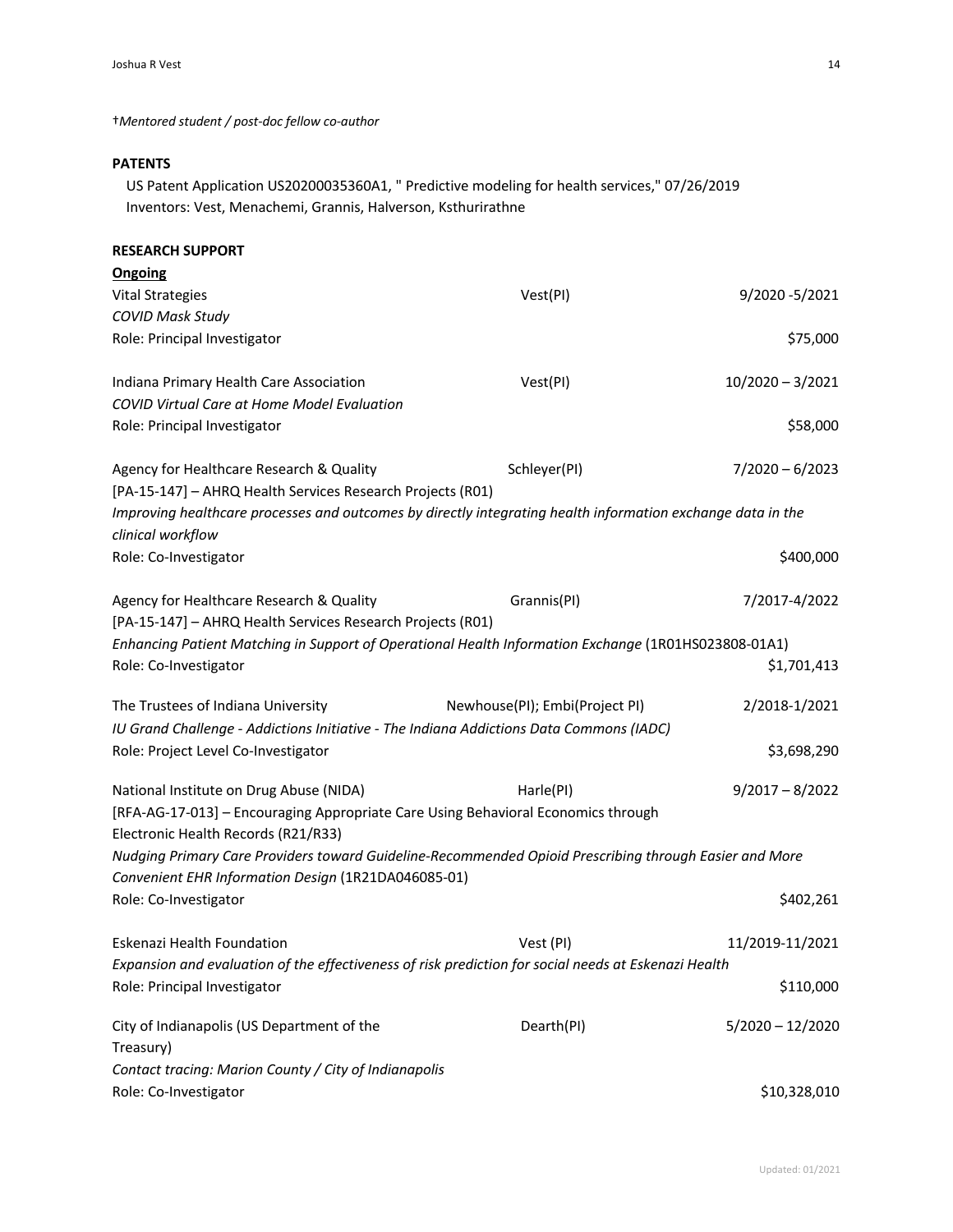| Grants & Contracts Secured for the Center for Health Policy (Ongoing)                                                                |                          |                     |
|--------------------------------------------------------------------------------------------------------------------------------------|--------------------------|---------------------|
| Marion County Health Department                                                                                                      | Vest(PI)                 | 4/2020 - ongoing    |
| COVID-19 Pandemic Response Technical Assistance                                                                                      |                          |                     |
| Role: Center Director & Principal Investigator                                                                                       |                          |                     |
| Indiana State Department of Health                                                                                                   | Menachemi(PI)            | $3/2020 - 6/2021$   |
| Vaccine Plan Evaluation Supplement                                                                                                   |                          |                     |
| Role: Center Director                                                                                                                |                          | \$7,000             |
| Indiana State Department of Health,                                                                                                  | Greene (PI)              | 7/2017-6/2021       |
| Division of Mental Health and Addition                                                                                               |                          |                     |
| State Epidemiological Outcome Workgroups                                                                                             |                          |                     |
| Role: Co-Investigator & Center Director                                                                                              |                          | \$704,200           |
| Completed (#Secured for the Center for Health Policy)                                                                                |                          |                     |
| ‡Indiana Primary Health Care Association                                                                                             | Yeager (Co-PI)           | 1/2020-8/2020       |
| Impact of community health centers                                                                                                   |                          |                     |
| Role: Center Director                                                                                                                |                          | \$56,133            |
| #Indiana State Department of Health                                                                                                  | Yeager(PI)               | 7/2018-6/2019       |
| Tobacco Prevention & Cessation: Systems Change Partnership (Contract # 27161)                                                        |                          |                     |
| Role: Center Director                                                                                                                |                          | \$72,000            |
| Robert Wood Johnson Foundation                                                                                                       | Vest & Halverson (Co-PI) | 8/2018-12/2020      |
| Addressing upstream determinants of health through collaboration and analytics (RWJF-75549)                                          |                          |                     |
| Role: Co- Principal Investigator                                                                                                     |                          | \$1,000,000         |
| New York State Department of Health                                                                                                  | Vest(Co-PI)              | $11/2018 - 12/2020$ |
| Health Information Exchange supported transfer forms for long term care (LTC) patients' ED visits (Contract No.:                     |                          |                     |
| 14-HITEC-01 SOW 4)                                                                                                                   |                          |                     |
| Role: Co-Principal Investigator                                                                                                      |                          | \$655,000           |
| Agency for Healthcare Research & Quality                                                                                             | Dixon(PI)                | 9/2017-8/2019       |
| [PA-14-001] - Exploratory and Developmental Grant to Improve Health Care Quality through Health Information<br>Technology (IT) (R21) |                          |                     |
| Exploring the Utilization of and Outcomes from Health Information Exchange in Emergency Settings                                     |                          |                     |
| (1R21HS025502-01)                                                                                                                    |                          |                     |
| Role: Co-Investigator                                                                                                                |                          | \$396,587           |
| 071647-00002B (IU), Supreme Court of Ohio                                                                                            | Ray (PI)                 | 1/2018-9/2020       |
| Regional Judicial Opioid Initiative                                                                                                  |                          |                     |
| Role: Co-Investigator                                                                                                                |                          | \$1,000,000         |
| Agency for Healthcare Research & Quality                                                                                             | Vest(PI)                 | 4/2017-3/2019       |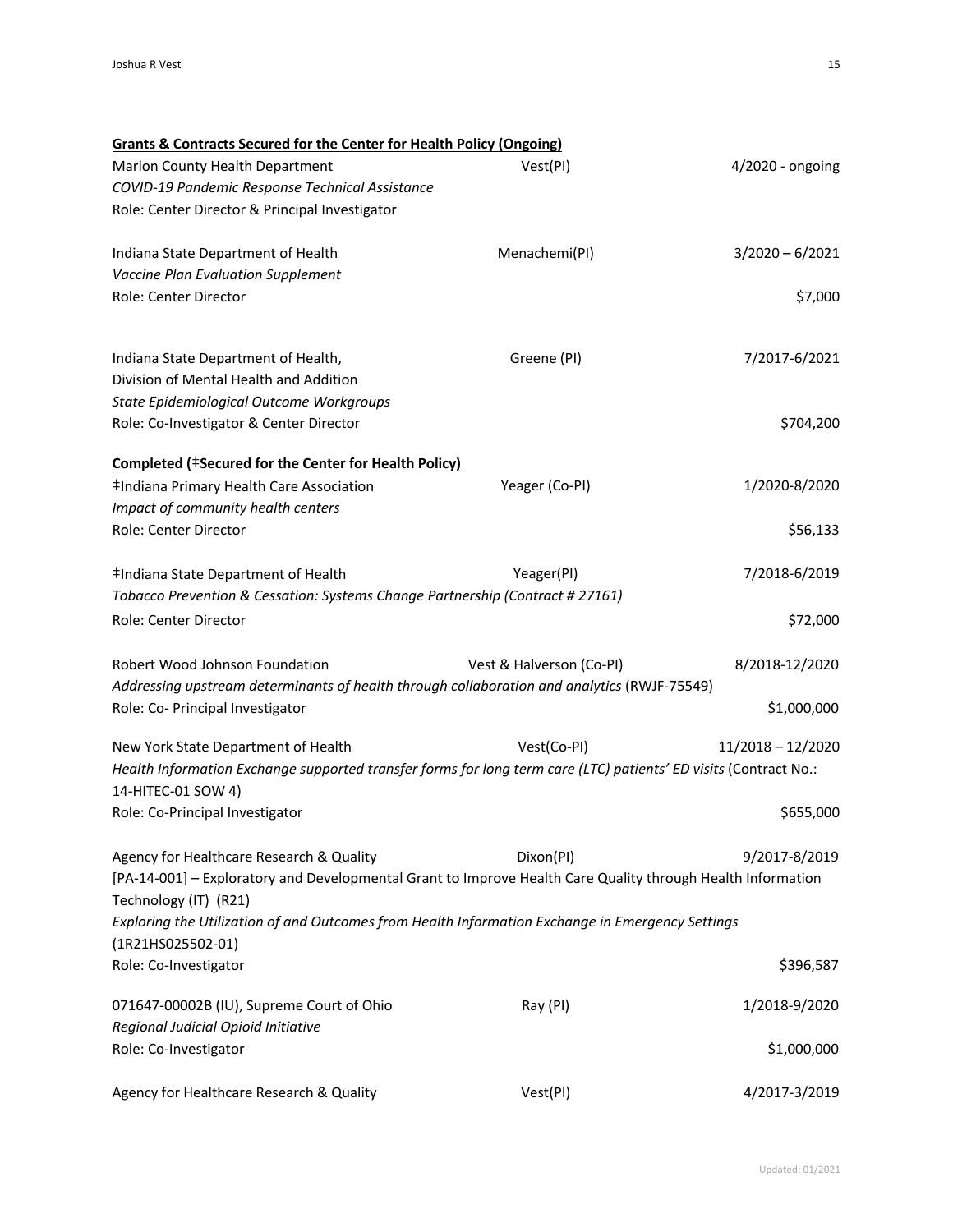| [PA-14-001] - Exploratory and Developmental Grant to Improve Health Care Quality through Health Information<br>Technology (IT) (R21)                                             |                           |                           |
|----------------------------------------------------------------------------------------------------------------------------------------------------------------------------------|---------------------------|---------------------------|
| The impact of enterprise health information exchange on organizational performance and local health care<br>markets (1 R21HS024717-01A1)                                         |                           |                           |
| Role: Principal investigator                                                                                                                                                     |                           | \$300,000                 |
| Agency for Healthcare Research & Quality<br>[PA-15-147] - AHRQ Health Services Research Projects (R01)                                                                           | Vest(PI)                  | 9/2016-12/2018            |
| Use of push and pull health information exchange technologies by ambulatory care practices and the impact on<br>potentially avoidable health care utilization (R01HS024556-01A1) |                           |                           |
| Role: Principal Investigator                                                                                                                                                     |                           | \$299,827                 |
| Indian Health Services<br>Health Information Technology Modernization Research Project                                                                                           | Cullen (PI)               | 9/2018-9/2019             |
| Role: Co- Investigator                                                                                                                                                           |                           | \$2,910,478               |
| Robert Wood Johnson Foundation<br>Establishing a Collaborative Research Center at Indiana University to improve                                                                  | Halverson & Vest(Co-PI)   | 3/2016-6/2018             |
| population health through integrated services and advanced analytics (RWJF-73485)<br>Role: Co-Principal Investigator                                                             |                           | \$998,500                 |
| ‡Community Health Network<br>2018 Community Health Needs Assessment and 2019-2021 Implementation Strategy<br>Role: Center Director                                               | Yeager(PI)                | 10/2017-12/2018           |
| <b>‡Healthcare Foundation of LaPorte</b><br>Needs Assessment in Response to the Indiana Network for the Prevention and Treatment of Opioid Addiction<br>Role: Co-Investigator    | Greene(PI)                | 8/2017-3/2018<br>\$72,000 |
| National Library of Medicine (NLM)<br>The Indiana Training Program in Public & Population Health Informatics - Administrative Supplement<br>(3T15LM012502-01S1)                  | Dixon & Schleyer (Co-PIs) | $9/2017 - 6/2018$         |
| Role: Co-Investigator                                                                                                                                                            |                           | \$100,000                 |
| New York State Department of Health<br>Effects and value of alert notifications (Contract No.: 14-HITEC-01 SOW 3)                                                                | Vest(Co-PI)               | $6/2017 - 5/2018$         |
| Role: Co-Principal Investigator                                                                                                                                                  |                           | \$190,000                 |
| The PEW Charitable Trusts<br>[2016-HIT-01] Research Projects on Health Information Technology: Patient Matching, Electronic Health Record<br>Safety and Usability.               | Grannis(PI)               | 6/2017-3/2018             |
| Evaluating the impact of data standardization and normalization on matching effectiveness<br>Role: Co-Investigator                                                               |                           | \$129,978                 |
| National Institute on Drug Abuse (NIDA)<br>[RFA-DA-18-005] - Expanding Medication Assisted Treatment for Opioid Use Disorders in the Context of the                              | Watson(PI)                | 9/2017-8/2018             |

SAMHSA Opioid STR Grants (R21/R33)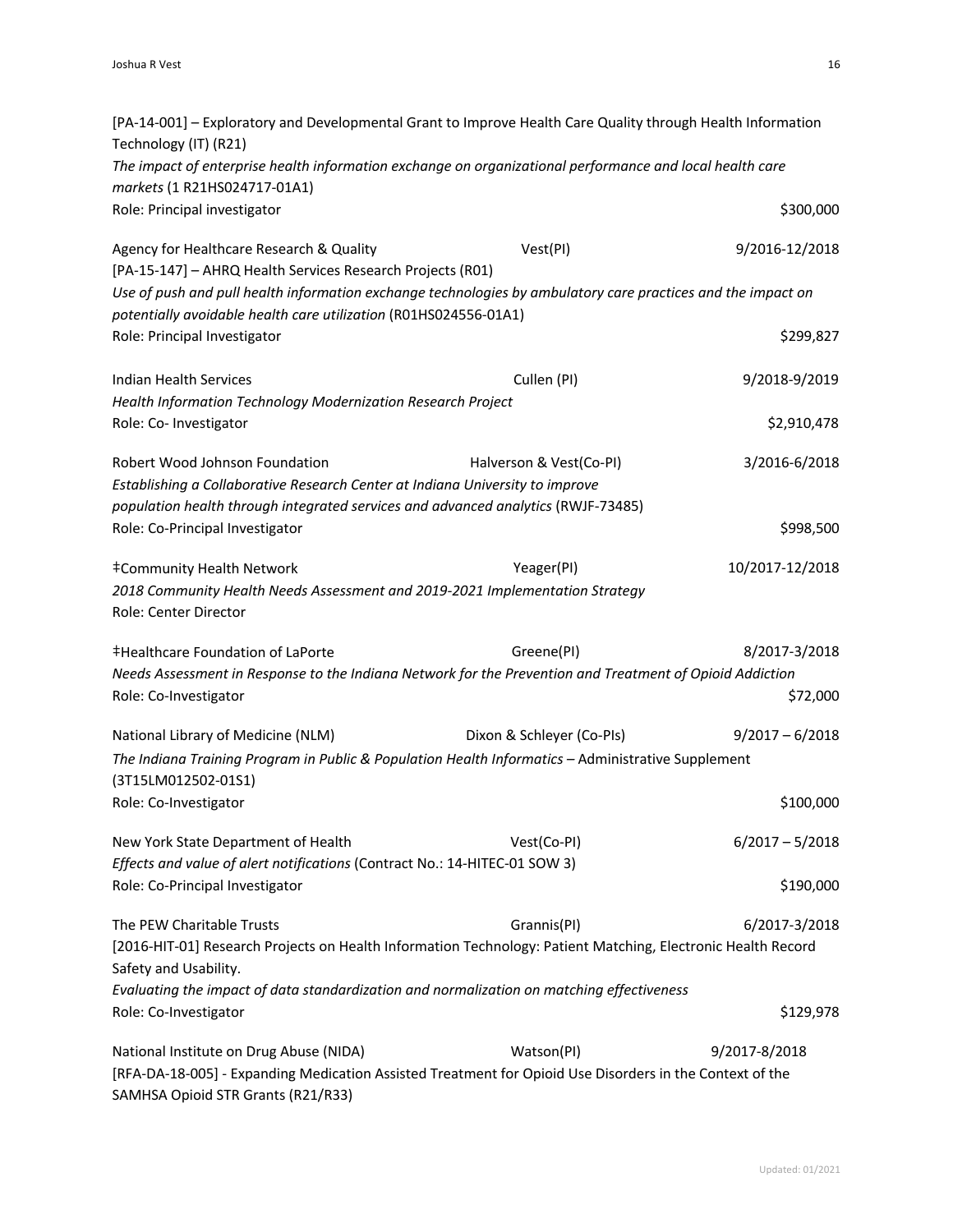| Project POINT: Effectiveness and Scalability of an Overdose Survivor Intervention (1R21DA045850-01)                                                                                                                   |                            |                     |
|-----------------------------------------------------------------------------------------------------------------------------------------------------------------------------------------------------------------------|----------------------------|---------------------|
| Role: Co-Investigator                                                                                                                                                                                                 |                            | \$288,341           |
| ‡Anthem BCBS Foundation                                                                                                                                                                                               | Staten & Vest(Co-PIs)      | 12/2016-11/2017     |
| Change is in the Air (069371-00002B)<br>Co- Principal Investigator                                                                                                                                                    |                            | \$77,250            |
| Marion County Health Department                                                                                                                                                                                       | Vest(PI)                   | 2/2017-1/2018       |
| Using health information exchange to support pediatric household asthma exposure assessment                                                                                                                           |                            |                     |
| Role: Principal Investigator                                                                                                                                                                                          |                            | \$58,000            |
| Health Information & Management System<br>Society (HIMSS)                                                                                                                                                             | Vest, Unruh & Jung(Co-PIs) | 2/2017-1/2018       |
| Environmental Scan of LTPAC Interoperable Health Information Technology Capabilities                                                                                                                                  |                            |                     |
| Role: Co-Principal Investigator                                                                                                                                                                                       |                            | \$90,000            |
| ‡Parkview Health Systems                                                                                                                                                                                              | Comer & Vest(Co-PIs)       | $06/2017 - 01/2018$ |
| Assessment of the Implementation Strategies Chosen by Parkview Health System<br>Role: Co-Principal Investigator                                                                                                       |                            | \$80,000            |
| ‡Alaska Department of Health & Social<br><b>Services</b>                                                                                                                                                              | Vest(PI)                   | 1/2017-6/2017       |
| Evaluation Services for the Early Childhood Comprehensive Systems (ECCS) (069344-00002B)                                                                                                                              |                            |                     |
| Role: Principal Investigator                                                                                                                                                                                          |                            | \$120,000           |
| <b>‡Robert Wood Johnson Foundation (Princeton)</b>                                                                                                                                                                    | Vest(PI)                   | 6/2016-6/2018       |
| State Health and Value Strategies Program<br>Indiana Health Information Exchange Summit                                                                                                                               |                            |                     |
| Principal Investigator                                                                                                                                                                                                |                            | \$39,636            |
| Centers for Disease Control & Prevention (CDC)                                                                                                                                                                        | Waston(PI)                 | 3/2016-8/2017       |
| [CE15-1501] - Prescription Drug Overdose - Prevention for States                                                                                                                                                      |                            |                     |
| Inspect Prescription Drug Monitoring Program (PDMP) Evaluation Grant (ISDH-16140 / 1U17CE00272)<br>Role: Co-Investigator                                                                                              |                            | \$382,189           |
| National Collegiate Athletic Association                                                                                                                                                                              | Vest(PI)                   | 11/2015-02/2016     |
| Wellness promotion and injury prevention among athletes:<br>review of risks and impact of periodization, specialization and over use                                                                                  |                            |                     |
| Role: Principal Investigator                                                                                                                                                                                          |                            | \$41,265            |
| New York State Department of Health                                                                                                                                                                                   | Vest(PI)                   | 3/2015-12/2015      |
| Effects and value of alert notifications (Contract No.: 14-HITEC-01 SOW 2)                                                                                                                                            |                            |                     |
| Role: Principal Investigator                                                                                                                                                                                          |                            | \$285,000           |
| Agency for Healthcare Research & Quality                                                                                                                                                                              | Vest(PI)                   | $9/2013 - 12/2015$  |
| PAR08-268] - Small research grant to improve health care quality through health information technology (R03)<br>How do you define regional? The geography of health information exchange (Grant No. R03 HS20304-01A1) |                            |                     |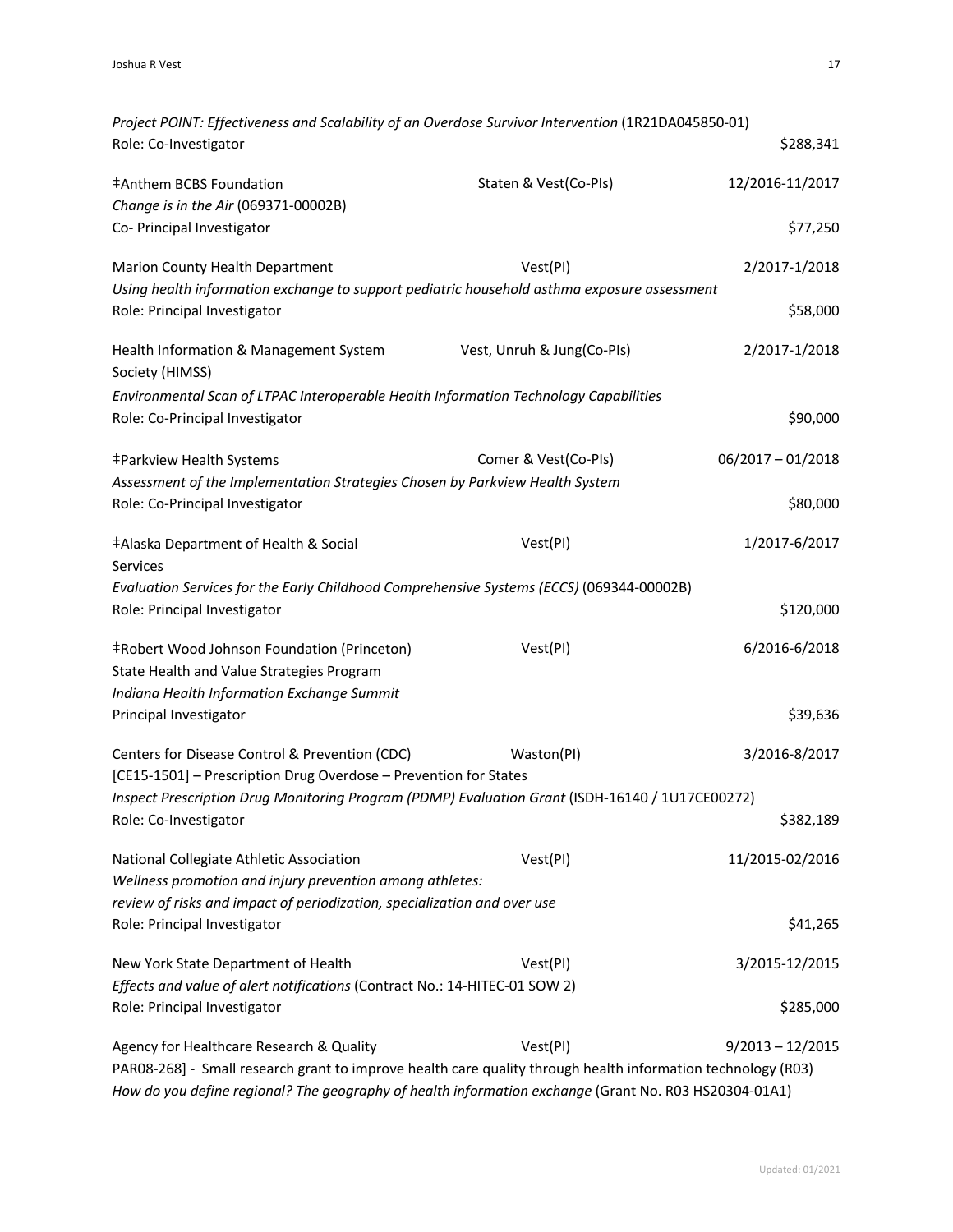| Role: Principal Investigator                                                                                                                                                                                                                                                                                |                                 | \$100,000                   |
|-------------------------------------------------------------------------------------------------------------------------------------------------------------------------------------------------------------------------------------------------------------------------------------------------------------|---------------------------------|-----------------------------|
| Center for Medicare & Medicare Innovation<br>Evaluation of Bronx Regional Health Information Organization (Grant No. 1C1CMS331065-01-00<br>Role: Co-Principal Investigator                                                                                                                                  | Kaushal(PI)                     | $7/2012 - 07/2016$          |
| Harvey L. Neiman Health Policy Institute /<br>American College of Radiology<br>Usage of image-sharing technology: a taxonomy.<br>Role: Co-Principal Investigator                                                                                                                                            | Vest & Jung (Co-PIs)            | 01/2015-01/2016<br>\$43,000 |
|                                                                                                                                                                                                                                                                                                             |                                 |                             |
| City of New York<br><b>Public Health Scholars</b>                                                                                                                                                                                                                                                           | Vest(PI)                        | 2015                        |
| Role: Principal Investigator (resigned contract when left WCMC faculty position)                                                                                                                                                                                                                            |                                 | \$695,895                   |
| National Institutes of Health [RFA-MD-11-002]<br>- National Institute on Minority Health &<br>Health Disparities NIMHD Exploratory Centers<br>of Excellence (P20)<br>Barbers Against Prostate Cancer - Establishing a Center of Excellence on Health Disparities in Rural Populations<br>Role: Investigator | Luque(PI)                       | $01/2010 - 12/2013$         |
| New York State eHealth Collaborative<br>State-level health information exchange program evaluation<br>Role: Investigator                                                                                                                                                                                    | Kaushal (PI)                    |                             |
| New York State Department of Health<br>Evaluation of the Healthcare Efficiency and Affordability Law for New Yorkers Program (HEAL NY) - Phase 10<br>Role: Investigator                                                                                                                                     | Kaushal (PI)                    | $1/2010 - 12/2013$          |
| New York State Department of Health<br>Evaluation of the Healthcare Efficiency and Affordability Law for New Yorkers Program (HEAL NY) - Phase 17<br>Role: Investigator                                                                                                                                     | Kaushal (PI)                    | 1/2011-12/2013              |
| Robert Wood Johnson Foundation<br>Dissertation and Junior Faculty Awards Proposal<br>Effective public health data sharing for local decision making                                                                                                                                                         | Vest(PI) Mentor: Michelle Issel | 2/2012-12/2012              |
| Role: Principal Investigator                                                                                                                                                                                                                                                                                |                                 | \$10,000                    |
| Georgia Southern University<br><b>Faculty Research Competition Award</b><br>If open source is so great, why aren't hospitals using it?<br>Role: Principal Investigator                                                                                                                                      | Vest(PI)                        | 7/2011-5/2012               |
| McDowell Research Center for Global IT<br>Management Seed Grant<br>User Adaption and Workarounds of Electronic Health Record Systems<br>Role: Principal Investigator                                                                                                                                        | Vest(PI)                        | $01/2011 - 05/2011$         |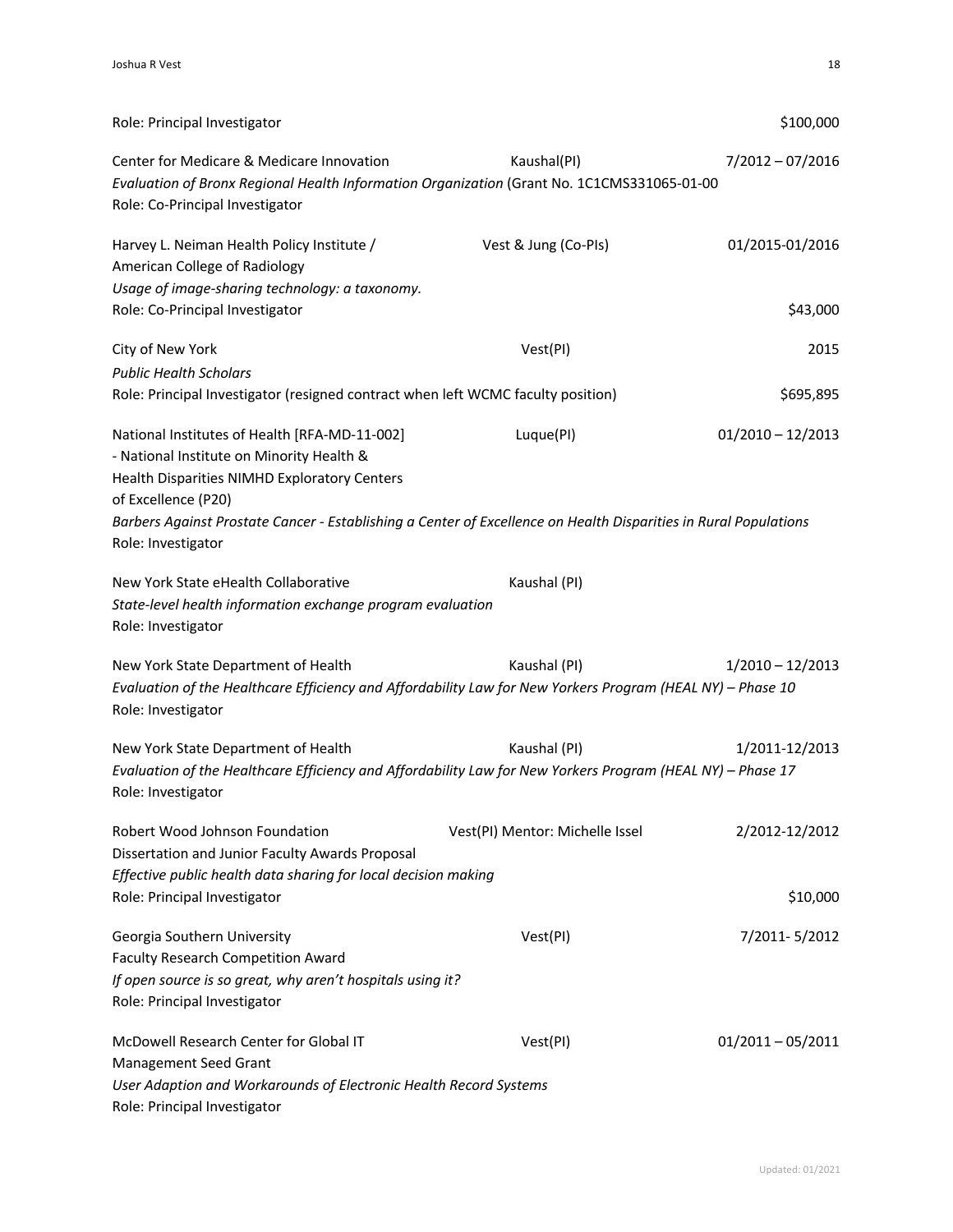National Science Foundation Gamm(PI) 2008-2011 *Center for Health Organization Transformation: A National Science Foundation Industry / University Cooperative Research Center* (IIP-0832439) Role: Project Coordinator & Affiliated Research Faculty National Cancer Institute **Cancer Institute** Cancer **Institute Cancer Institute Cancer Institute 6/2009-5/2010** *Factors motivating & affecting information seeking in a health information exchange* (1R21CA138605-01A1) Role: Project Coordinator **Grants & Contracts Currently in Review** National Institutes of Health Vest(PI) Submission: Fall 2020 [PAR20-310] - Health Services Research on Minority Health and Health Disparities *Analytics-based screening for medical, public health, and social services for patients with diabetes* Role: Principal Investigator National Science Foundation and Mation Control of Vest(PI) Submission: Fall 2020 [NSF 17-516] - Industry-University Cooperative Research Centers Program (IUCRC) *IUCRC Planning Grant Indiana University: Center for Population Health Analytics & Technology [CPHAT].* Role: Principal Investigator Agency for Healthcare Research & Quality Vest(PI) Vest(PI) Submission: Fall 2020 [PA17-246] - Health Information Technology (IT) to Improve Health Care Quality and Outcomes (R21) *Improved information sharing to manage care transitions for nursing home residents using standards-based health information technology* Role: Principal Investigator National Institutes of Health Vest(PI) National Institutes of Health Vest(PI) Submission: Summer 2020 [PAR20-243] - Digital Healthcare Interventions to Address the Secondary Health Effects Related to Social, Behavioral, and Economic Impact of COVID-19 *Advanced point of care digital tools to address vulnerable community-dwelling older adults' social, economic, and behavioral needs* Role: Principal Investigator Agency for Healthcare Research & Quality Vest(PI) Vest(PI) Submission: Spring 2020 FOA: [PA18-795] - AHRQ Health Services Research Projects (R01) *Predictive modeling for social needs in emergency department settings* Role: Principal Investigator National Institutes of Health Vest(PI) National Institutes of Health Vest(PI) Submission: Spring 2020 [PAR19-070] - Research on Current Topics in Alzheimer's Disease and Its Related Dementias *Not lost in transition: Better emergency department care for nursing home residents with Alzheimer's disease and related dementias through improved information sharing* Role: Co-Investigator Agency for Healthcare Research & Quality Unruh(PI) Submission: Winter 2019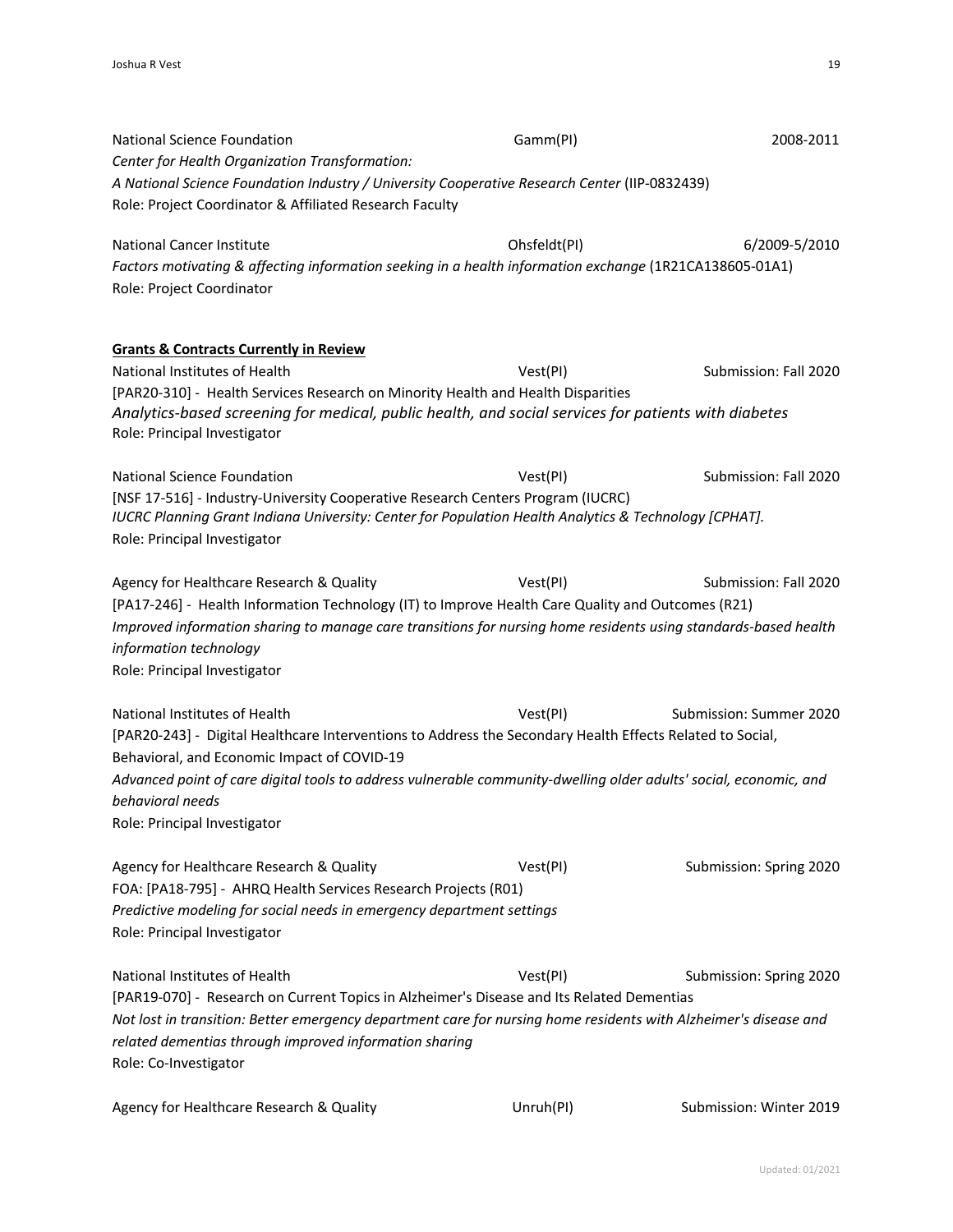[PAR-18-795] - AHRQ Health Services Research Projects (R01) *The impact of Health Information Exchange participation among skilled nursing facilities on quality & cost of care.* Role: Co-Investigator

#### **Internally Funded Research, Education & Travel Grants**

| Indiana University                                                                                      |                                |                    |
|---------------------------------------------------------------------------------------------------------|--------------------------------|--------------------|
| OVCR COVID-19 Rapid Response Grant                                                                      | Vest(PI)                       | $5/2020 - 5/2021$  |
| Measuring patients' social risk factors to understand infectious disease and health disparities         |                                |                    |
| Role: Principal Investigator                                                                            |                                | \$15,000           |
| Indiana Clinical Translational Sciences Institute                                                       |                                | $5/2020 - 5/2022$  |
| Project Development Teams                                                                               | Vest(PI)                       |                    |
| Translating existing electronic data into computable social factor phenotypes                           |                                |                    |
| Role: Principal Investigator                                                                            |                                | \$10,000           |
| Regenstrief Institute                                                                                   | Unroe & Vest(Co-PIs)           | $3/2019 - 3/2020$  |
| <b>Cross-Center Pilot Grant</b>                                                                         |                                |                    |
| An exploration of provider decision-making factors in the Emergency Department                          |                                |                    |
| Role: Co-Principal Investigator                                                                         |                                | \$20,000           |
| Indiana University                                                                                      | Vest(PI)                       | 05/2018-07/2019    |
| IU Overseas Study Program Development - Israel                                                          |                                |                    |
| Role: Principal Investigator                                                                            |                                | \$3,000            |
| Indiana University                                                                                      | Vest, Harle & Johnston(Co-PIs) | $05/2018 - 7/2019$ |
| <b>Curriculum Enhancement Grant</b>                                                                     |                                |                    |
| Analytics for administrators: adapting novel clinical data platform for health administration education |                                |                    |
| Role: Co-Principal Investigator                                                                         |                                | \$15,000           |
| Indiana University                                                                                      | Vest(PI)                       | 05/2018-07/2019    |
| International Partnership Development Fund - Israel                                                     |                                |                    |
| Role: Principal Investigator                                                                            |                                | \$3,200            |

#### **ADVISORY BOARDS, EXPERT PANELS & NATIONAL COMMITTEES**

2019-2020 International Conference on Information Systems, IS in Healthcare Track Associate Editor 2018-2019 AcademyHealth 2019 Annual Research Meeting Planning Committee 2016-2018 Health Information Exchange Community of Experts: Minnesota Health Information Exchange Legislative Study. Minnesota Department of Health. (http://www.health.state.mn.us/ehealth/hie/study/hie-study-report-2018.pdf) 2016 Advisor to the Community Health Peer Learning Program (AcademyHealth) 2015 Office of the National Coordinator for Health Information Technology Measurement Workgroup. (https://www.healthit.gov/sites/default/files/measurementfinrpt.pdf) 2015 AcademyHealth Annual Research Meeting Health Information Technology Theme Committee 2014 Agency for Healthcare Research and Quality's (AHRQ) Effective Health Care (EHC) Program: Technical Expert Panel. Health Information Exchange. 2014 AcademyHealth Annual Research Meeting Health Information Technology Theme Committee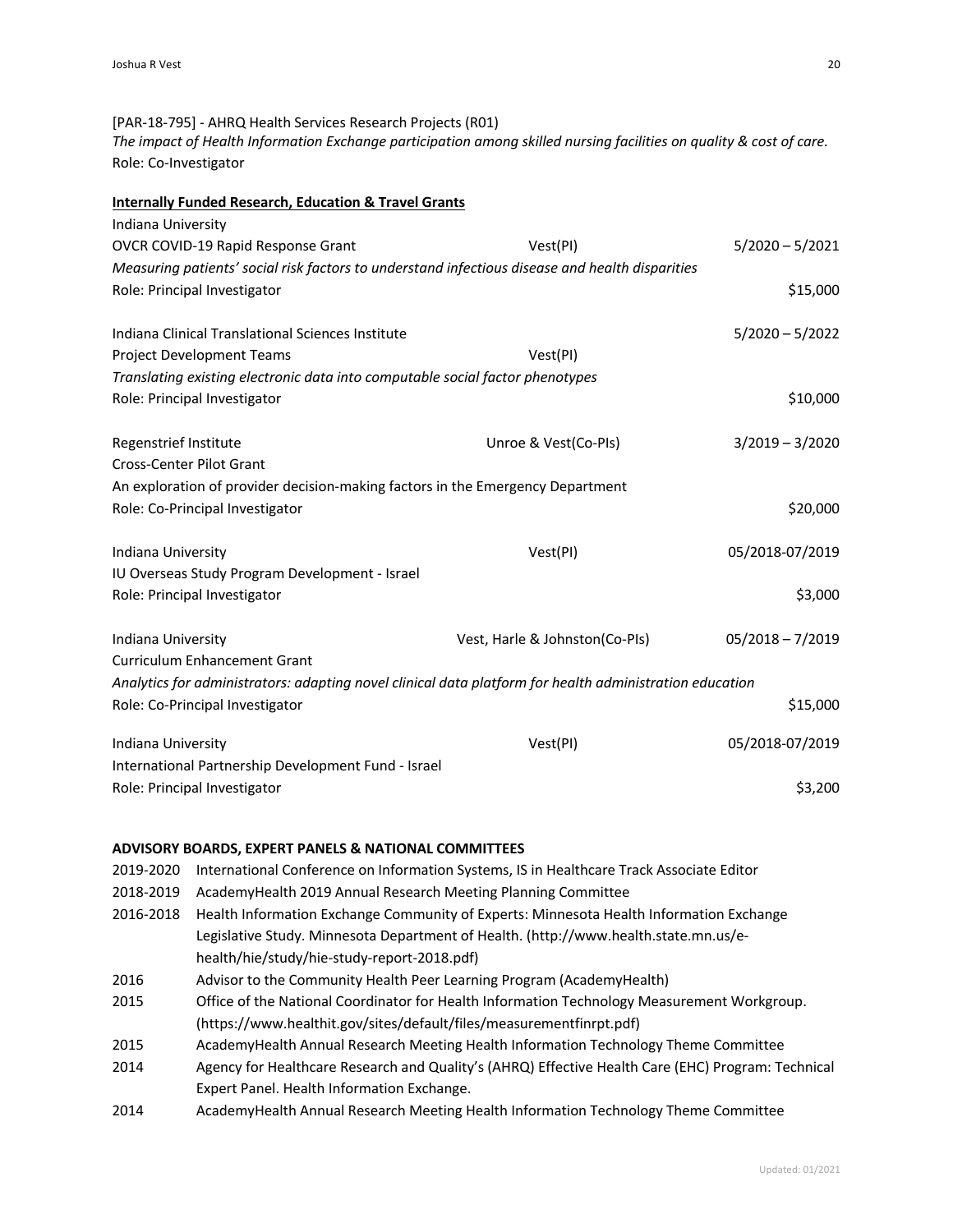- 2013 Veteran's Administration HSR&D Center of Excellence on Implementing Evidence-Based Practice (Indianapolis, IN): The effect of health information exchange on the quality of care. Expert Panel.
- 2012 American Medical Informatics Association (AMIA) 2012 Scientific Program Committee
- 2011-2013 HIMSS Davies Public Health Awards Committee
- 2011 ChathamHealthLink Information Technology Consortium Board

#### **EDITORIAL BOARDS**

- 2020- Health Care Management Review Editorial Board
- 2019- Journal of the American Medical Informatics Association Editorial Board
- 2013-2017 BMC Medical Informatics and Decision Making (Associate Editor)
- 2009-2010 Journal of the American Medical Informatics Association Student Editorial Board

## **GRANT REVIEW PANELS / REVIEWER**

- 2019-2020 National Institutes of Health, Health Services Organization and Delivery (HSOD) Member Conflict Special Emphasis Panel (SEP)
- 2019 Robert Wood Johnson Foundation Interdisciplinary Research Leaders
- 2018 The German Israeli Foundation for Scientific Research and Development
- 2018 Israeli Science Foundation
- 2015 Israel National Institute for Health Policy & Health Services Research

## **MENTORING & TEACHING**

### **Dissertation Committees as Chair**

Brown-Podgorski, Brittany (PhD, Health Policy & Management) *The impact of state insurance coverage requirements on access to diabetes self-management education and training (DSME/T) among Medicaid recipients.* Indiana University Purdue University Indianapolis. 2019.

- R36 AHRQ Dissertation Grant (1R36HS026352-01A1).
- President's Diversity Dissertation Year Fellowship at Indiana University Purdue University Indianapolis.
- University of Texas, Post-doctoral fellowship (T32).

Adulaziz Bako (PhD, Health Policy & Management)*. The role of social workers in addressing patients' unmet social needs in the primary care setting.* Indiana University Purdue University Indianapolis. 2021.

• Texas Methodist, Post-doctoral fellowship.

Kevin Wiley, Jr. (PhD, Health Policy & Management)*.* Indiana University Purdue University Indianapolis. Current.

- Robert Wood Johnson Foundation Health Policy Research Scholars program (Cohort 3) 2018.
- T15 NIH National Library of Medicine Pre-Doctoral Fellow in Public & Population Health Informatics.

## **Dissertation Committees (member)**

- Zhang, Abbie (PhD, Health Economics). *Exploring the statistical advantages of correlated dispersion-flexible count regression in the causal estimation and inference context.* Indiana University Purdue University Indianapolis. 2020.
- Biviji-Sharma, Rizwana (PhD, Health Policy & Management). *Evaluating the Quality of Mobile Health Apps for Maternal and Child Health.* Indiana University Purdue University Indianapolis. 2018.
- Greene, Marion (PhD, Epidemiology). *Pain Reliever Prescriptions and Subsequent Risk of Opioid Abuse.* Indiana University Purdue University Indianapolis. 2018.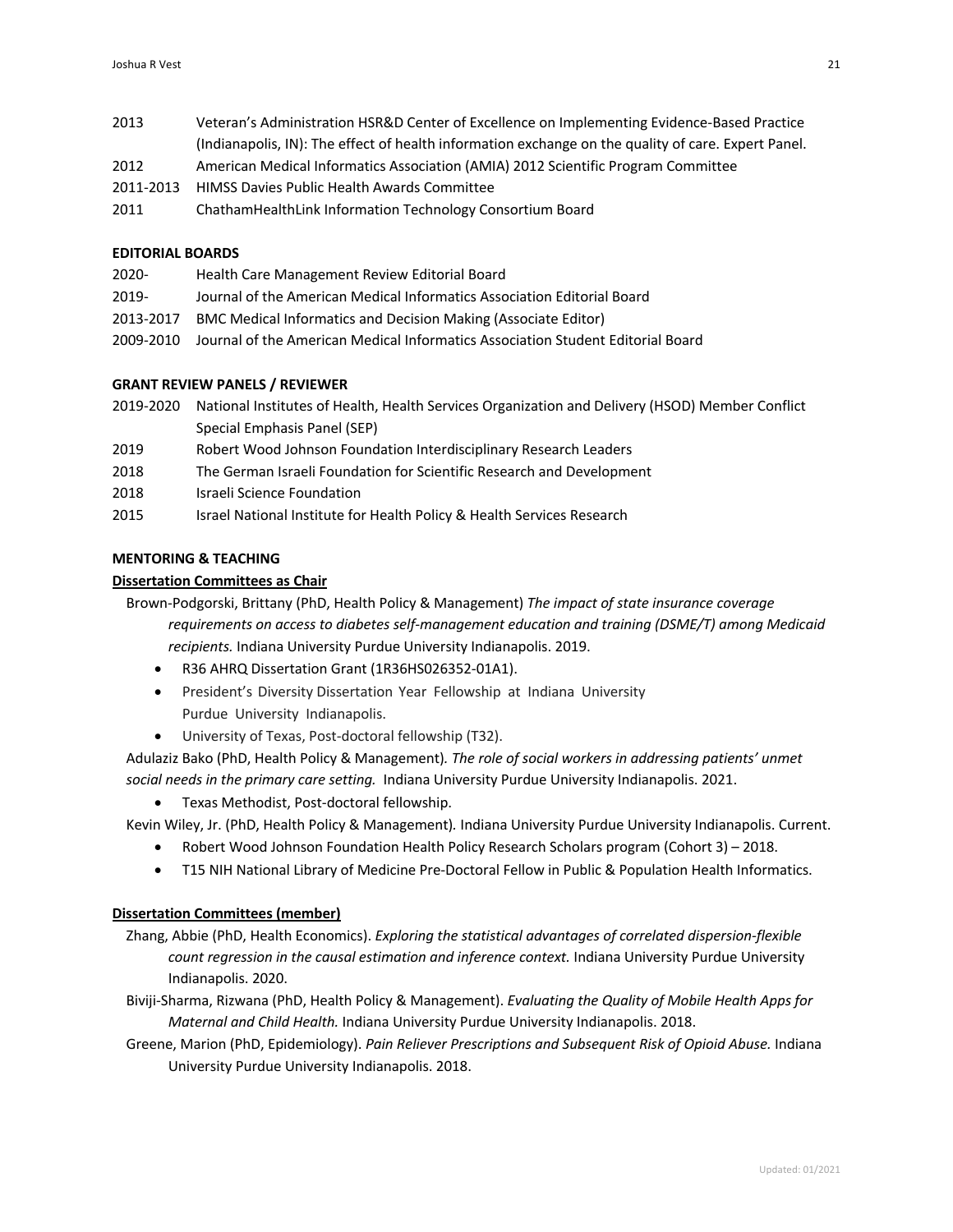- Kasthurirathne, Suranga (PhD, Computer Science). *The Use of Clinical, Behavioral and Social Determinants of Health to Improve Identification of Patients in Need of Advanced Care for Depression.* Indiana University Purdue University Indianapolis. 2018.
- Omenka, Ogbonnaya Isaac (PhD, Health Policy & Management). *Understanding African Immigrant Health in the United States: An Exploratory Study of The Nigerian Immigrant Healthcare Experience.* Indiana University Purdue University Indianapolis. 2018.
- Rahurkar, Saurabh (DrPH, Public Health Management). *Trends, Market Correlates, and The Impact of Health Information Exchange.* University of Alabama-Birmingham. 2015.

#### **Junior Faculty & Postdoc Mentorship Panels**

*Past*

Mazurenko, Olena (Assistant Professor, Indiana University Richard M. Fairbanks School of Public Health)

- Awarded KL-2, Fall 2017
- Tarver, William (Medical Informatics Fellow, HSR&D Center for Health Information & Communication, Richard L. Roudebush VA Medical Center, Indianapolis, IN).
	- Assistant Professor, Ohio State University, Fall 2019.

#### **Courses Taught**

Population & Public Health (MHA course covering public health requirements – IUPUI) Contemporary Health Issues (Undergraduate introduction to the health system – IUPUI) Research Seminar in Health Policy and Management: Health Services Research (PhD seminar – IUPUI) Health Care Organizations Research (PhD seminar – IUPUI) Health & Healthcare Delivery (MS level course – Weill Cornell Medical College) Health Informatics & Decision Making (DrPH level course – Georgia Southern University) Healthcare Informatics (MHA level course – Georgia Southern University) Health Policy & Management (MPH level course – Georgia Southern University) ERSI Authorized Training Program – Introduction to ArcGIS I and Introduction to ArcGIS II (2004-2007)

#### **PROFESSIONAL AFFILIATIONS**

AcademyHealth Academy of Management American Medical Informatics Association Healthcare Information & Management Systems Society

#### **MEDIA INTERVIEWS & APPEARANCES**

Indianapolis Star (8/2020) https://www.indystar.com/story/news/health/2020/09/25/covid-19-reopening-indiana-stage-5-public-health-what-it-means/3525164001/ WFYI Indianapolis "All IN" (5/2020 & 8/2020) Indianapolis Star (5/2020) https://www.indystar.com/story/news/health/2020/05/01/coronavirus-indiana-where-we-stand-reopening-guidelines/3043204001/ WFYI Indianapolis (10/2018) https://www.wfyi.org/news/articles/report-wraparound-services-improve-health-care-limit-cost WKVI (04/2018) https://wkvi.com/2018/04/secretary-of-family-and-social-services-administration-serves-as-keynote-speaker-at-opioid-study-presentation/ What's New La Porte (04/2018) http://whatsnewlaporte.com/2018/04/19/130-plus-gather-to-invest-efforts-toward-addressing-laporte-countys-opioid-crisis/ Northwest Indiana Times (04/2018)